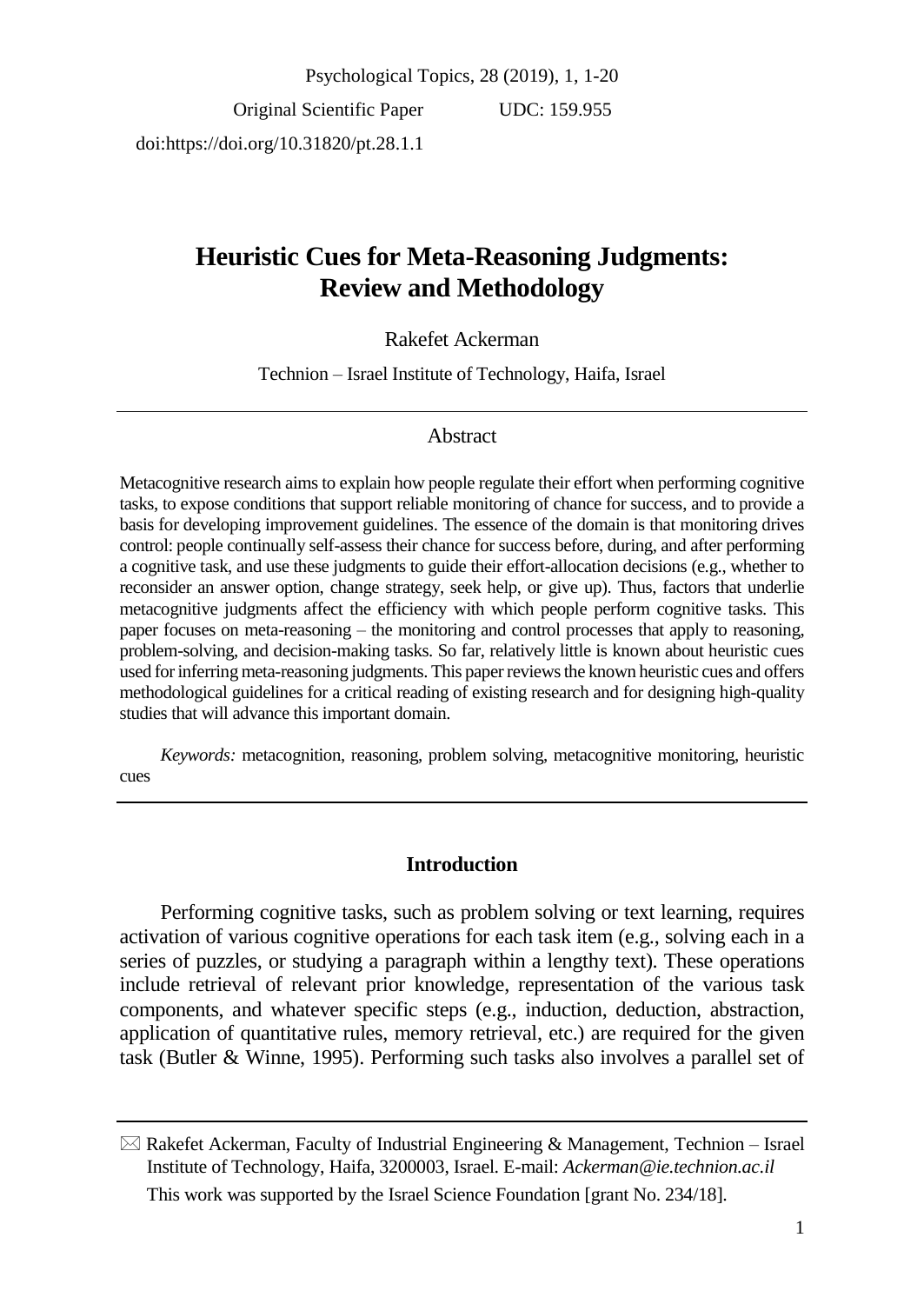metacognitive processes, including setting a goal for each item, monitoring progress toward that goal, and directing one's effort in accordance (see Ackerman & Thompson, 2017a; Bjork, Dunlosky, & Kornell, 2013, for reviews). The metacognitive research approach within cognitive psychology, focuses on exposing bases for people's monitoring and the actions taken in response in terms of effort allocation and time management (e.g., deciding to reconsider an answer, change strategy, seek help, or cease investing effort).

Monitoring can be expressed by many types of judgments, which people are assumed to make spontaneously before, during, and after performance of any cognitive task. These judgments include an initial judgment of whether the task is doable, followed by assessments of initial outcomes, ongoing progress, and the chance for success of a chosen response. The basic principle is that monitoring drives control over effort allocation (Nelson & Narens, 1990). For example, judgments of learning (JOLs) provided after memorizing words were found to be causally related to restudy choices (Metcalfe & Finn, 2008). In math exercises ( $12\times14=$ ?), feeling of knowing (FOK) about the exercise's components guided attempts to retrieve a known solution (Reder & Ritter, 1992). Feeling of rightness (FOR), a judgment that applies to initial intuitive solutions (the solution that jumps to mind), was found to be associated with reconsideration time and likelihood of changing the solution (Thompson, Prowse Turner, & Pennycook, 2011). Initial judgments of solvability assessing whether Raven Matrices are solvable (vs. mixed figures without underlying rules) provided after a brief glance in the matrices, were found to predict the time people invest later in attempting the problems, above and beyond other potential cues (Lauterman & Ackerman, in press). Similarly, confidence was found to predict information-seeking in decision-making contexts (Desender, Boldt, & Yeung, 2018). Thus, as long as the relevant judgment is reliable, people have a solid basis for making effective control decisions (that is, decisions regarding effort allocation). Unreliable judgments lead to bad decisions (see Bjork et al., 2013, for a review). For instance, people who feel overconfident when performing a challenging task are likely to cease investing effort too early, when in fact they should attempt to improve their chance for success by allocating more time to the task (e.g., Ackerman  $\&$ Goldsmith, 2011).

Metacognitive judgments are known to be based on heuristic cues (Koriat, 1997; see Dunlosky & Tauber, 2014 for a review). That is, people cannot directly "read" the quality of their own cognitive processing, but instead apply *cue utilization* – they base their metacognitive judgments on information drawn from the task, the environment, or their own subjective experience. Based on these heuristic cues people infer their own chance for success at any given moment. The predictive accuracy of metacognitive judgments depends on *cue diagnosticity* – the diagnostic value of the heuristic cues that underlie them.

Most research dealing with heuristic cues for judgments has been done with memorization and knowledge retrieval tasks, under the meta-memory research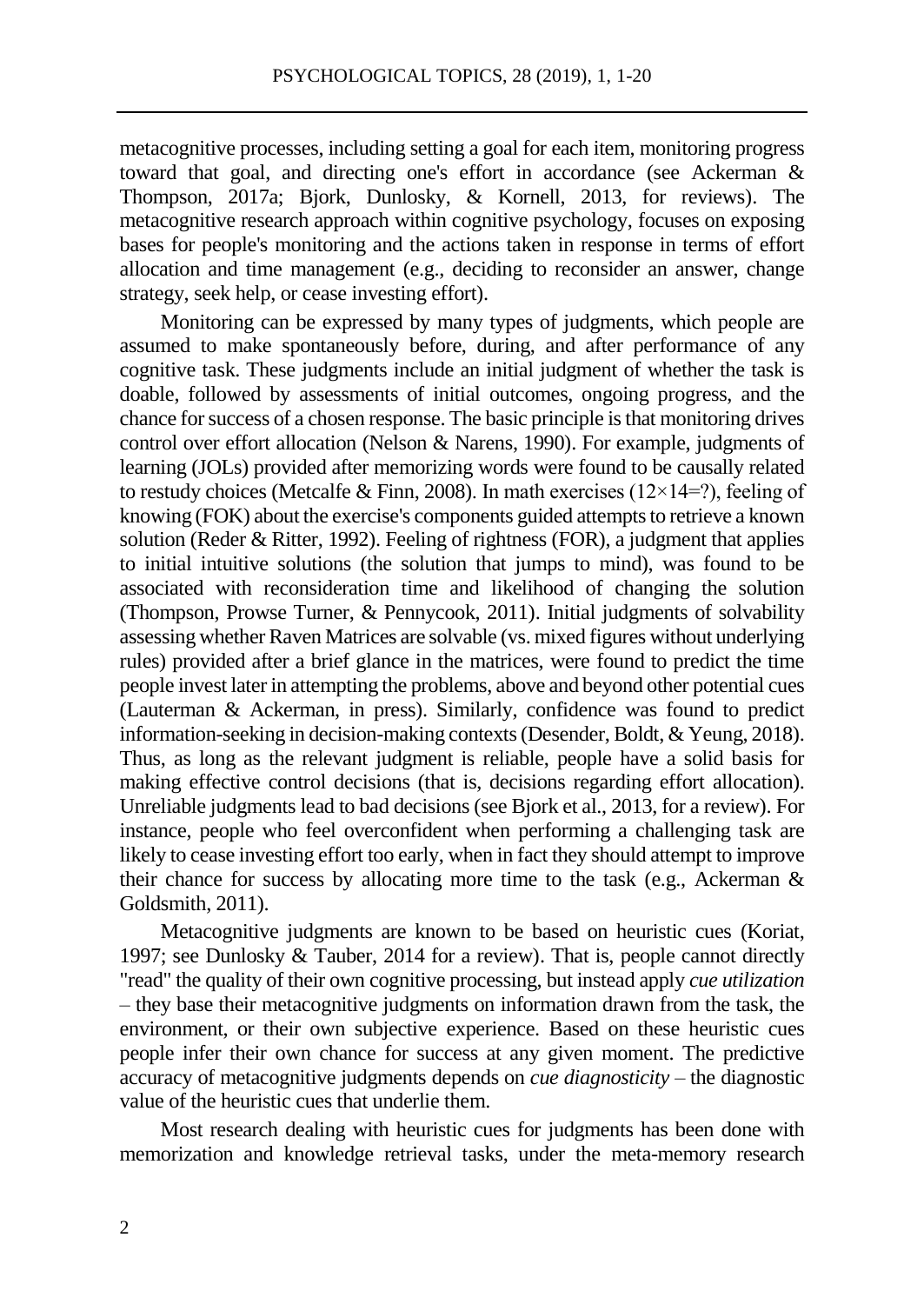domain (e.g., Koriat, 2012; Metcalfe & Finn, 2008), and with learning from texts, under the meta-comprehension research domain (see Wiley et al., 2016, for a review). In recent years, a growing body of literature has begun to consider the heuristic cues which underlie metacognitive monitoring in the context of reasoning, problem solving, and decision making, under the meta-reasoning framework (Ackerman & Thompson, 2015, 2017a, 2017b). While most principles are common across task domains, some heuristic cues have been found to affect metacognitive judgments differently across domains (e.g., effects of font readability on metacognitive judgments in reasoning, Thompson, Prowse Turner et al., 2013; vs. in memorizing, Undorf, Söllner, & Bröder, 2018; Undorf & Zimdahl, 2019). In this review I focus on the meta-reasoning context.

A wide-angle view of the metacognitive literature suggests three levels of heuristic cues for metacognitive judgments (see Box 1). Classic meta-memory research has focused mostly on the last level – people's momentary subjective experience when encountering each item (e.g., a word pair to be memorized). Bringing to the fore the other two levels highlights that people are quite sophisticated in integrating self-perceptions and task characteristics in their judgments, along with a variety of momentary experiences (e.g., Bajšanski, Žauhar, & Valerjev, in press; Koriat, Ma'ayan, & Nussinson, 2006; Thompson, Pennycook, Trippas, & Evans, 2018; Undorf et al., 2018). This complex inference process seems to develop throughout childhood and matures only towards adulthood (Koriat, Ackerman, Adiv, Lockl, & Schneider, 2014; van Loon, Destan, Spiess, de Bruin, & Roebers, 2017).

## **Level 1: Self-Perceptions**

Self-perceptions refer to a person's beliefs about his/her own traits, abilities, or knowledge, either in general or with respect to a given task type or domain. For example, test anxiety and math anxiety derive from self-doubt about a particular task type (test-taking) or domain (mathematics), respectively, regardless of the particular task one might face at a given moment (e.g., Morsanyi, Busdraghi, & Primi, 2014). Another example is need for cognition, which reflects the extent to which a person enjoys (or dislikes) effortful cognitive activities (Cacioppo & Petty, 1982). Data regarding self-perceptions are typically collected through self-report questionnaires. One important aspect of self-perceptions is confidence in one's ability to succeed at a given task. In metacognitive research, meta-reasoning included, the main approach to assessing confidence is through item-level confidence ratings (i.e., one or more ratings collected for each item in a task), rather than through self-reported confidence about a global task type or domain, as the detailed confidence guides effort allocation for each item, as reviewed above. The means of item-level confidence across items (e.g., exam questions) can be calculated to produce an overall appraisal of a person's item-level confidence when performing a task. Overall confidence assessed in this way has been found to be associated with various self-perceptions (math anxiety, Legg & Locker, 2009; analytic-thinking disposition, Pennycook, Ross, Koehler, &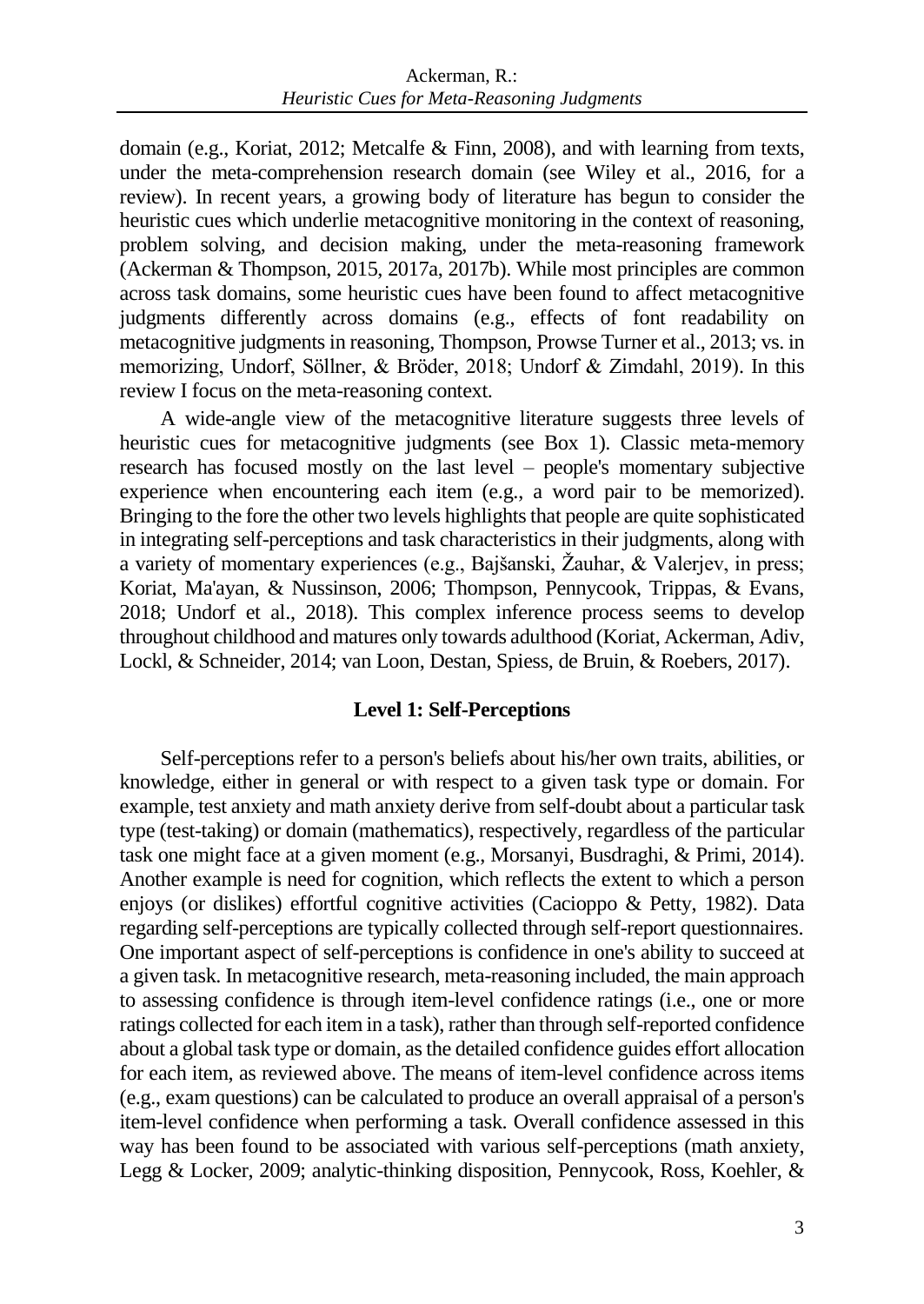Fugelsang, 2017; self-reported thinking style, Prowse Turner & Thompson, 2009; English, math, academic, and memory self efficiency and self concepts, Stankov, Lee, Luo, & Hogan, 2012) and is accounted a stable trait (Jackson & Kleitman, 2014; Stankov, Kleitman, & Jackson, 2014). Notably, though, recent findings with perceptual, knowledge, reasoning, and emotion identification tasks suggest that the discrimination between correct and wrong responses is more malleable than the global confidence and overconfidence levels, especially when considering experimental designs in which each individual performs particularly diverse tasks (Ais, Zylberberg, Barttfeld, & Sigman, 2016; Dentakos, Saoud, Ackerman, & Toplak, in press).

## **Box 1. Levels of Heuristic Cues for Metacognitive Judgments**

A review of the metacognitive literature reveals three levels of cues for metacognitive judgments and interactions among them:

## **Level 1: Self-perceptions**

Overall assessment of one's own qualities in a given task domain.

Examples:

- "I am good/bad at this type of task"
- "I have a good/bad memory for details"
- Domain knowledge (e.g., level of expertise)
- Relevant acknowledged personality traits (e.g., test anxiety, need for cognition).

## **Level 2: Task characteristics**

Information and beliefs about factors affecting performance in a task as a whole. Examples:

- Test type (e.g., open-ended vs. multiple-choice test format, memory for details vs. high-order comprehension)
- Time frame (pressured vs. loose)
- Environment (e.g., computer vs. paper, indoors vs. outdoors, home vs. classroom)
- With/without training or feedback
- Instructions (e.g., emphasizing speed vs. accuracy)

# **Level 3: Momentary experiences**

Item-level indications of chance for success based on momentary subjective experience before, during, and after attempting any task item (e.g., answering a question in an exam).

Examples:

Fluency (perceived ease of processing), consensuality, accessibility, cardinality, familiarity, concreteness, coherence, pronounceability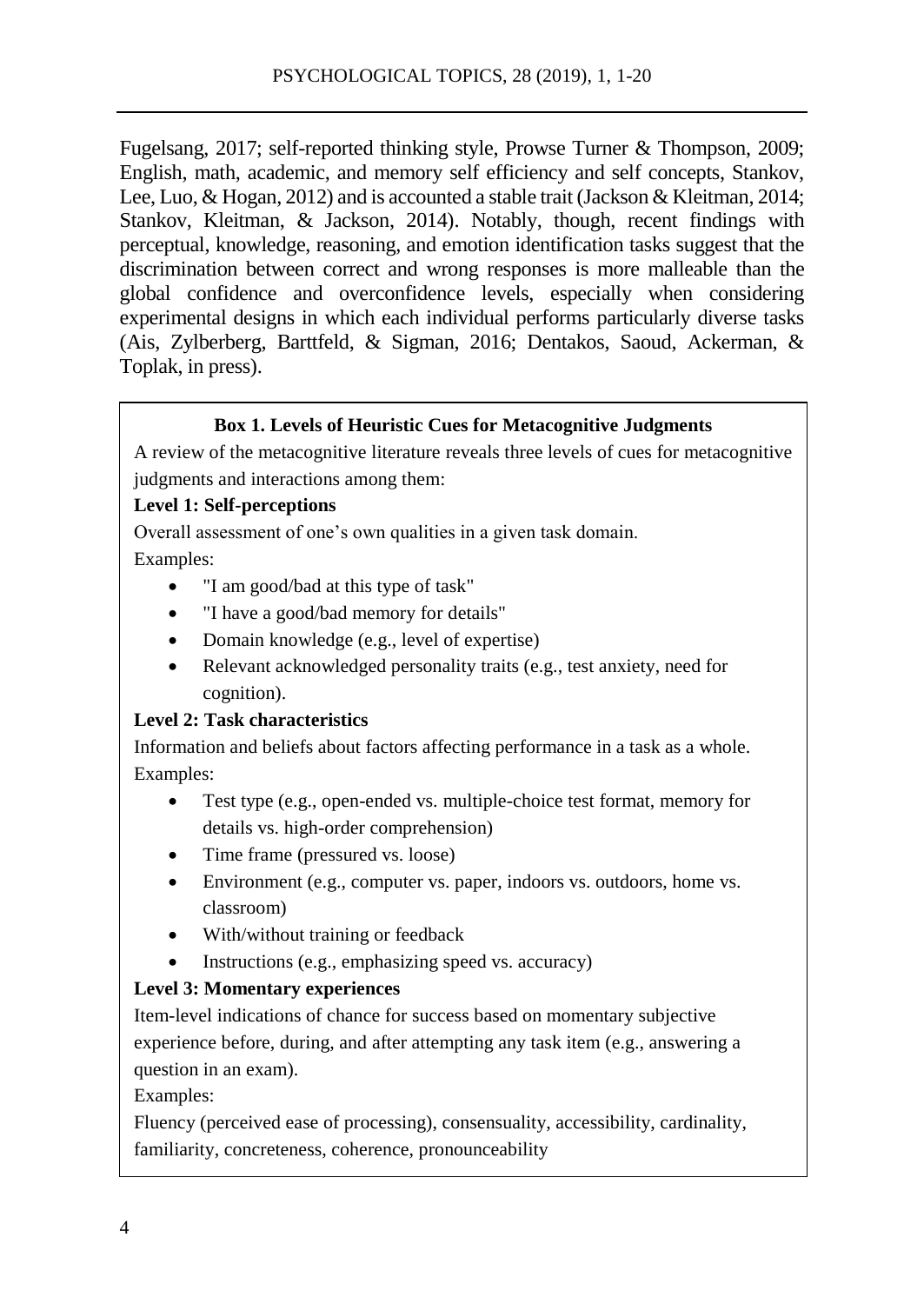A consistent finding across many studies and methodologies is that lower achievers tend to be less confident than higher achievers. However, lower achievers typically do not acknowledge just how low is their actual success rate, meaning that their confidence should in fact be even lower. Consequently, lower achievers are more overconfident than higher achievers (see Figure 1 for an example). The greater overconfidence of lower achievers compared to higher achievers is a manifestation of the classic Dunning-Kruger effect (see Pennycook et al., 2017). Identifying the heuristic cues that lead lower achievers astray is an intriguing and important focus of metacognitive research that so far is understudied (e.g., Ehrlinger, Johnson, Banner, Dunning, & Kruger, 2008).



*Figure 1.* Example of the Dunning-Kruger effect, adapted from Pennycook et al. (2017). The graph shows participants' estimated and actual accuracy in an 8-item reasoning test (a variation of the Cognitive Reflection Test, or CRT) as a function of correct answers per participant.

From a methodological perspective, mean confidence judgments based on itemlevel ratings have a number of uses in metacognitive research. When item-level confidence ratings are collected on Likert scales (e.g.,  $1 = sure$  to be wrong,  $7 =$ *absolutely confident*), they can be used to compare mean confidence across conditions or groups (e.g., Thompson et al., 2018). Likert scales also allow examining correlations between various responses of the same individual and across individuals (e.g., Stupple, Ball, & Ellis, 2013). More precise confidence ratings, such as those collected as a percentage (0-100% confidence) or ratio (e.g., number of items judged to be correct relative to the total number of items), allow comparisons between mean confidence and actual success rates (e.g., Pennycook et al., 2017; Sidi,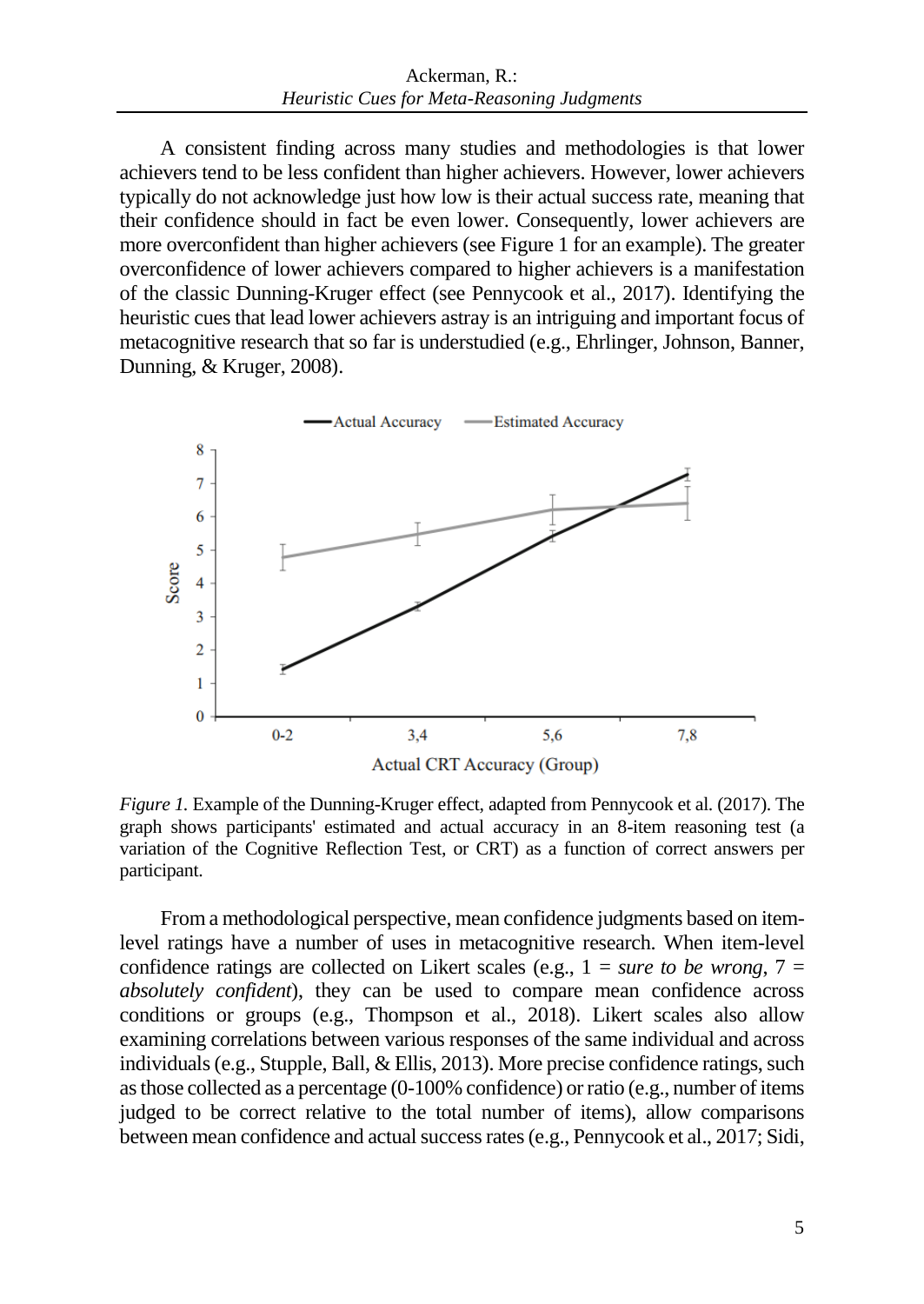Shpigelman, Zalmanov, & Ackerman, 2017). Such absolute ratings by percentage or ratio allow examining calibration in terms of over- and underconfidence.

## **Level 2: Task Characteristics**

The second set of cues is information about characteristics of the tasks (see examples in Box 1). These characteristics may affect performance or may be unduly thought to affect it. Notably, people tend to under- or overestimate these characteristics' effect on performance based on naïve theories (Mueller & Dunlosky, 2017). For instance, when people are allowed first-order experience of solving a task before being asked to assess their chance for success, they tend to pay more attention to item-level cues and underestimate the effect of task characteristics on their performance in both memory (recognition vs. recall test format; Touron, Hertzog, & Speagle, 2009) and reasoning contexts (open ended vs. multiple choice test format, Ackerman & Zalmanov, 2012, see more details and Figure 2 below; solving syllogisms with vs. without training, Prowse Turner & Thompson, 2009). We can see that it is the presence of item-level cues which interferes with cues based on task characteristics, because the latter have a stronger effect when participants provide judgments without an opportunity to attempt the tasks themselves (e.g., when assessing the difficulty of finding an answer presented by others) than when they can use their first-order experience (Kelley & Jacoby, 1996; Mitchum & Kelley, 2010). In one line of research, Ackerman and colleagues (Ackerman & Lauterman, 2012; Sidi et al., 2017) examined two task characteristics in both text learning and problemsolving tasks: time frame (working under time pressure versus a loose time frame) and medium (encountering the task on a computer screen versus on paper). They found that on paper participants performed equally well in both time frames (with and without time pressure), while participants working on screens performed as well only under free time regulation. Success rates for participants working on screen under time pressure were significantly lower than in all other conditions (see Delgado, Vargas, Ackerman, & Salmerón, 2018, for a meta-analysis that shows this pattern to be robust). Notably, however, the interactive effect of time frame and medium on performance was not reflected in participants' metacognitive judgments. Overall, the judgments were a little lower under time pressure relative to free time, regardless of the actual performance difference between the time frames; and the metacognitive judgments did not capture the performance difference between the media under time pressure. Similar findings were reported by Shynkaruk and Thompson (2006), this time for a within-participant effect of time frame on confidence ratings. In their study, with syllogistic reasoning tasks, judgments provided under pressure to provide the first solution that came to mind were lower than later confidence ratings provided after participants could think freely, regardless of the extent of actual improvement in success rates between the two response stages. As these examples show, some task characteristics, like time frame, affect the perceived difficulty of the task, while others, like test format, going through training,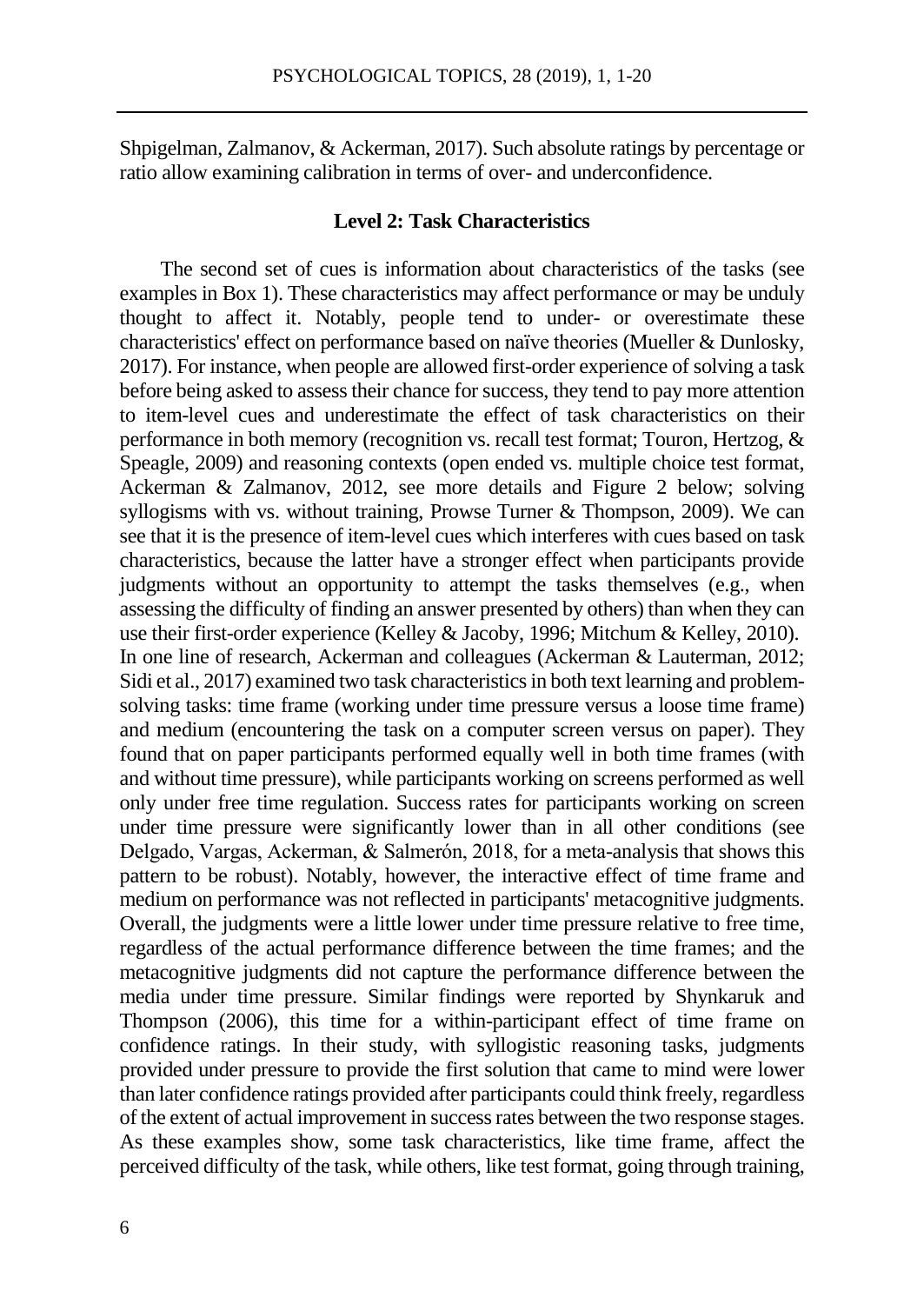and the presentation medium, do not. Future research is called for to clarify which conditions people adequately take into account and which they ignore despite effects on performance.

## **Level 3: Momentary Experience**

As mentioned above, the vast majority of meta-memory research dealing with heuristic cues for metacognitive judgments has focused on momentary subjective experiences that provide cues for item-level judgments. Yet, even with itemized judgments, there is room to consider which cues are theory-based, guided by people's beliefs regarding characteristics of the stimulus, and which cues are experiencebased, and guided by gut feeling (Koriat, 1997; Mueller & Dunlosky, 2017; Undorf & Erdfelder, 2015).

A prominent experience-based heuristic cue in both meta-memory and metareasoning research is *processing fluency –* the subjective ease with which a cognitive task is performed. Processing fluency is typically measured by response time, and its utilization is indicated by a negative correlation between time and judgments. Overall, processing fluency is a valid cue for success (e.g., Koriat et al., 2006; see Unkelbach & Greifeneder, 2013, for a review). When solving an easy problem, people can come up with the right solution quickly and feel highly confident that their solution is correct. When facing a challenging problem, though, in many cases the chance for success remains low despite investing a lot of effort, and people acknowledge this in their confidence ratings, as found across domains (e.g., Ackerman & Zalmanov, 2012; Blissett, Sibbald, Kok, & van Merrienboer, 2018; Fernandez-Cruz, Arango-Muñoz, & Volz, 2016). Even feeling of rightness – a metacognitive judgment regarding initial intuitive answers that come to mind quickly – has been found to reliably reflect processing fluency (e.g., Thompson, Evans, & Campbell, 2013; Thompson, Prowse Turner et al., 2013).

The fact that negative time–judgment correlations are consistent across various research domains has been interpreted as indicating that fluency is a ubiquitous cue. However, this consistency does not rule out alternative explanations for the observed patterns. Ackerman (2014) suggested the Diminishing Criterion Model (DCM) as an alternative explanation for the negative time–judgment correlations. She called attention to the fact that fluency is a bottom-up inference process, whereby people first invest effort and then infer from the amount of effort already invested their chance for success at any given point (Koriat et al., 2006). According to the DCM, in contrast, people regulate their effort in a goal-driven manner, aiming to achieve a satisfactory chance for success (see Nelson & Narens, 1990). However, as they invest longer in each item, they compromise on their target level of confidence (that is, the level of confidence at which they will cease to invest effort). Thus, by the DCM, compromise generates the negative correlation between response time and judgments. This explanation does not rule out fluency as a heuristic cue altogether,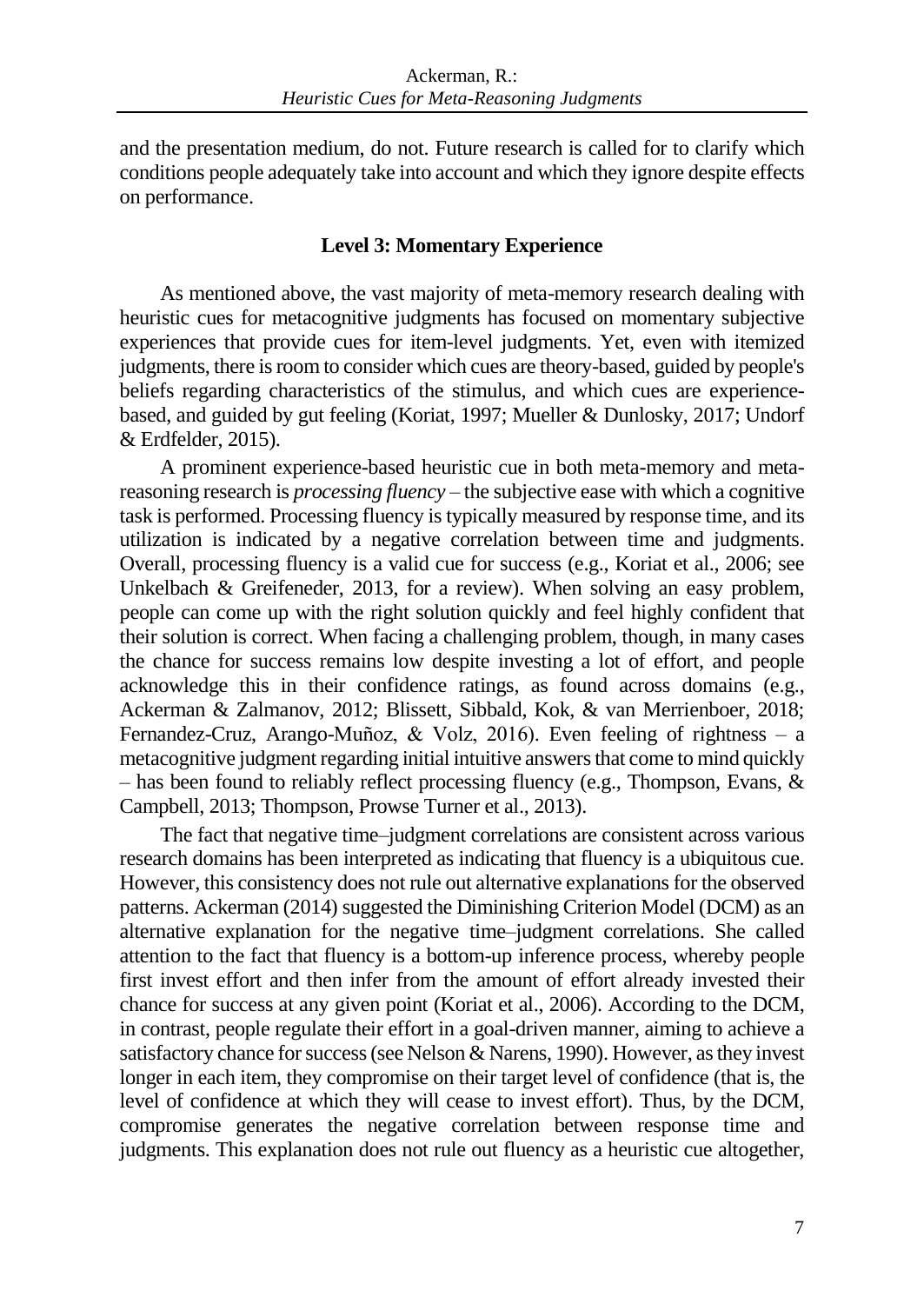but suggests a combination of bottom-up inference and top-down regulation, which cannot be easily differentiated. In particular, Undorf and Ackerman (2017) found that the negative time-judgment correlation is limited to relatively high confidence levels (50-100%), while people invest a similar amount of time across all low levels of confidence (0-50%). According to the DCM, people stop when getting to a time limit, beyond which they are not willing to invest any further effort. Thus, it is possible that fluency have more effect when people feel knowledgeable and less so when they feel unconfident about their performance. This possibility deserves attention by future research.

Beyond response time, a number of other heuristic cues that predict confidence also have bearing on ease of processing. Memory research has found confidence to be positively correlated with three cues: consensuality of answers – the level of agreement across participants (Koriat, 2008); self-consistency – the consistency of the evidence supporting each answer option (Koriat, 2012); and accessibility – the number of associations that come to mind when answering a question. Confidence is also negatively correlated with cardinality – the number of considered answer options (Jackson, 2016). Meta-reasoning research supports and extends these findings. For instance, Bajšanski et al. (in press) found both consistency and cardinality to predict confidence in syllogistic reasoning tasks, even after controlling for response time. Similarly, Ackerman and Beller (2017), using solvable and unsolvable problems, found initial judgment of solvability to be associated with accessibility even after controlling for response time. Thus, although many cues are clearly associated with ease of processing, they often make a contribution beyond affecting processing speed.

A great deal of work has been done to identify conditions under which heuristic cues mislead judgments, and to expose factors that affect success rates but are not reflected in metacognitive judgments. To expose such biases, researchers triangulate confidence and accuracy with a measure that points to the heuristic cue under study. In the study mentioned above, Ackerman and Zalmanov (2012) had some participants solve problems using an open-ended test format, in which they had to type in their answer, while others solved the same problems using a multiple-choice test format, in which they had to choose the answer among four alternatives. Ackerman and Zalmanov triangulated confidence and accuracy with response time, as a measure of processing fluency (see another example of such triangulation in Shynkaruk & Thompson, 2006). A multiple-choice test format offers greater chances for success than an open-ended test format because solvers benefit from the opportunity to carefully consider each alternative, to recognize the correct answer when they see it, or even just to guess successfully; and as expected, solvers using that format had higher overall success rates. Ackerman and Zalmanov found that for all participants, confidence in each item was correlated with response time, presumably reflecting processing fluency. However, confidence ratings did not reflect the overall success rate difference between the test formats (see Figure 2).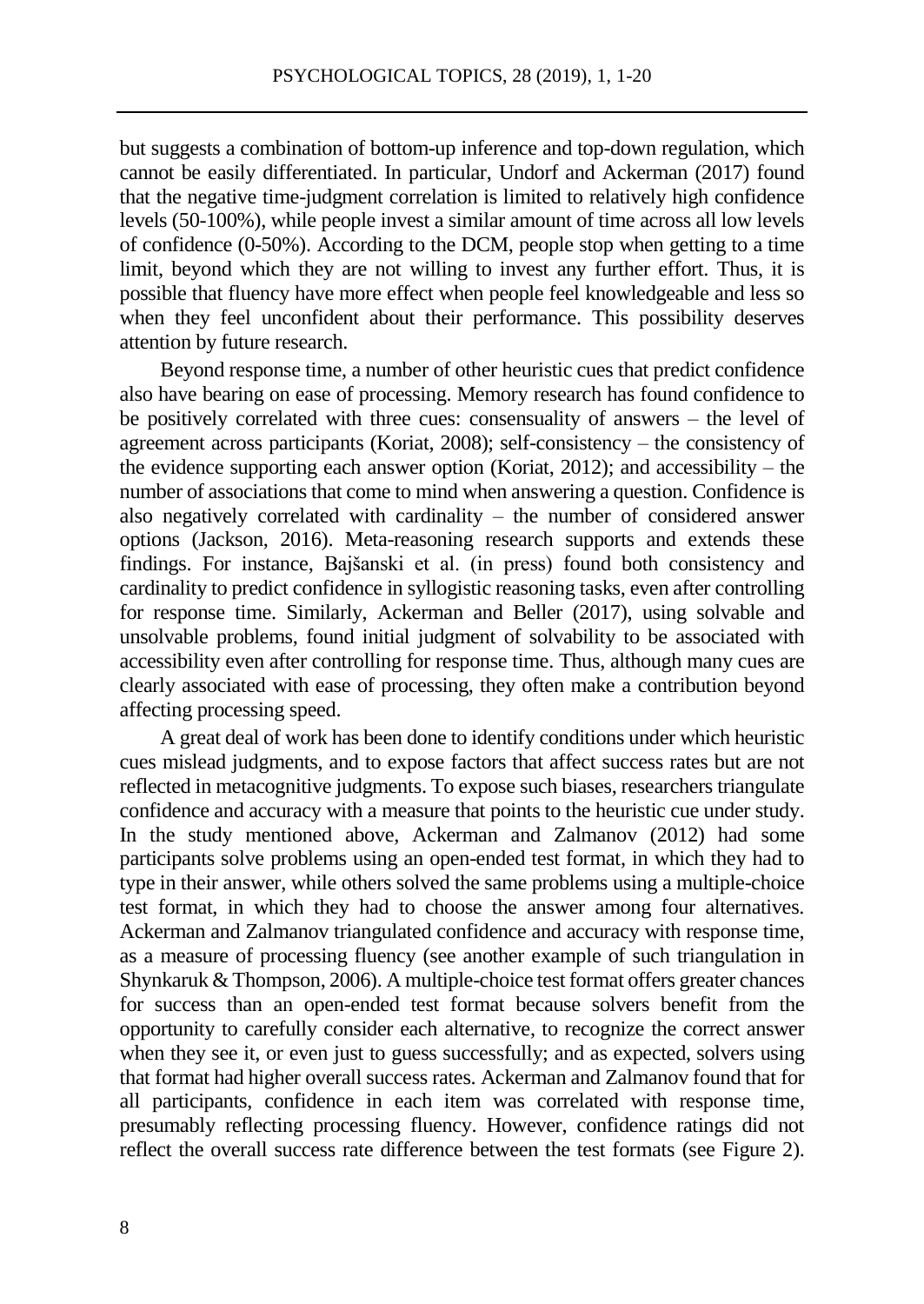Thus, as described earlier, test format was under-used as a cue for confidence judgments. This finding is in line with meta-memory findings that judgments of learning do not reflect appreciation of mnemonic methods that improve recall (e.g., imagining the memorized words, Rabinowitz, Ackerman, Craik, & Hinchley, 1982).



*Figure 2.* Confidence and probability of correct solution in an extended version of the Cognitive Reflection Test (see supplementary materials for Ackerman, 2014) presented in an open-ended or multiple-choice test format. Adapted from Ackerman and Zalmanov (2012).

Even more striking are findings indicating that people utilize heuristic cues which are in fact irrelevant for the task at hand. Topolinski (2014) reviewed a line of research in which participants were presented with word triads, of which half were solvable compound remote associates (CRAs) and half were random collections of three words. In a solvable CRA problem the answer is a common word that generates a compound word or phrase with each of the three (e.g., for the triplet FOOD – FORWARD – BREAK the correct answer is FAST, generating FAST FOOD, FAST FORWARD, and BREAKFAST). Participants had to decide quickly whether a word triad was coherent (solvable) or not. Topolinski and his colleagues (e.g., Topolinski & Strack, 2009) found that participants were more likely to judge words associated with positive affect as solvable, although the words' affective value was not associated with their solvability.

Misleading heuristic cues can lead metacognitive monitoring astray to the point where heuristic-based judgments and effects on success rates are in opposite directions. Topolinski, Bakhtiari, and Erle (2016) presented to participants solvable anagrams (scrambled words) and unsolvable letter sets which could not be rearranged to form a valid word, and manipulated their pronounceability. For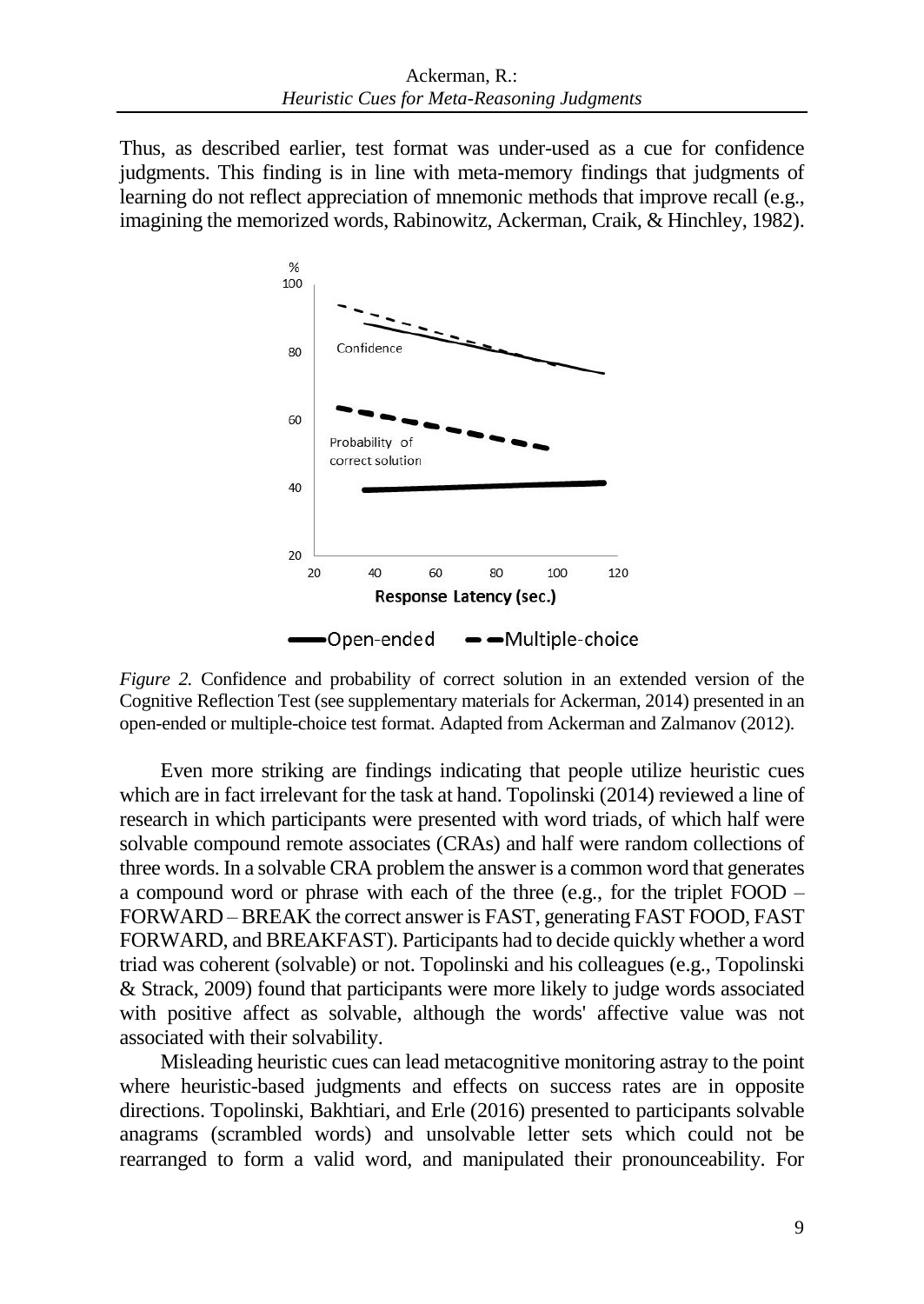instance, the word EPISODE was turned into the pronounceable anagram EDISEPO and the less pronounceable IPSDEOE; similar alternatives were created for the unsolvable letter sets. As expected, easy-to-pronounce anagrams were rated as solvable more often than hard-to-pronounce anagrams, for both solvable and unsolvable anagrams. This finding is particularly interesting because in reality anagrams which are easier to pronounce are harder to solve, and indeed showed lower success rates, since people find it more difficult to rearrange the letters (Novick & Sherman, 2008). Thus, pronounceability is a misleading heuristic cue for metacognitive judgments.

Ackerman and Beller (2017) also used solvable CRA problems and random word triads. For each word in the triads, they used the number of compound words or two-word phrases in the language as an index for the heuristic cue of accessibility (Koriat, 1995). They then controlled for accessibility by balancing accessibility of the included words across solvable and unsolvable sets of problems, thereby making the frequency at which words create compounds or phrases an irrelevant cue for judging solvability. Notably also, the number of associations existing for a given word is not indicative of whether it shares a common association with the two words presented alongside it. CRA items containing words with a large number of associations on average across the three words are in fact harder to solve, rather than easier, because incorrect associations are more difficult to discount (in a manner similar to the effect of pronounceability on the difficulty of anagrams). Indeed, highaccessibility CRAs show lower success rates than low-accessibility CRAs. Nevertheless, Ackerman and Beller's participants judged problems containing words with high accessibility as more likely to be solvable than those where accessibility for all three words was low. Thus, unlike in memory contexts, accessibility of word triads is a misleading heuristic cue which is not only not indicative of solvability, but at odds with actual difficulty of the word triad.

Most of the heuristic cues considered in meta-memory and meta-reasoning research are based on semantic knowledge activated in verbal tasks, as is the case with pronounceability and accessibility of relevant knowledge reviewed above. Studying heuristic cues that affect performing non-verbal tasks provides opportunities to consider other types of heuristic cues. In a study by Boldt, De Gardelle, and Yeung (2017), participants judged the average color of an array of eight colored shapes and rated confidence in their choice. The greater the variability of colors across the eight shapes, the lower participants' confidence in their choice of the average color, even after controlling for the actual difficulty of the task. Reber, Brun, and Mitterndorfer (2008) found that symmetry was used as a heuristic cue when participants were asked to provide quick intuitive judgments about the correctness of dot-pattern addition equations. Lauterman and Ackerman (in press) manipulated original Raven Matrices to have unsolvable versions, by mixing the elements within each matrix, so to break the rules in the lines and columns. They presented participants a mixture of solvable and unsolvable matrices, balanced for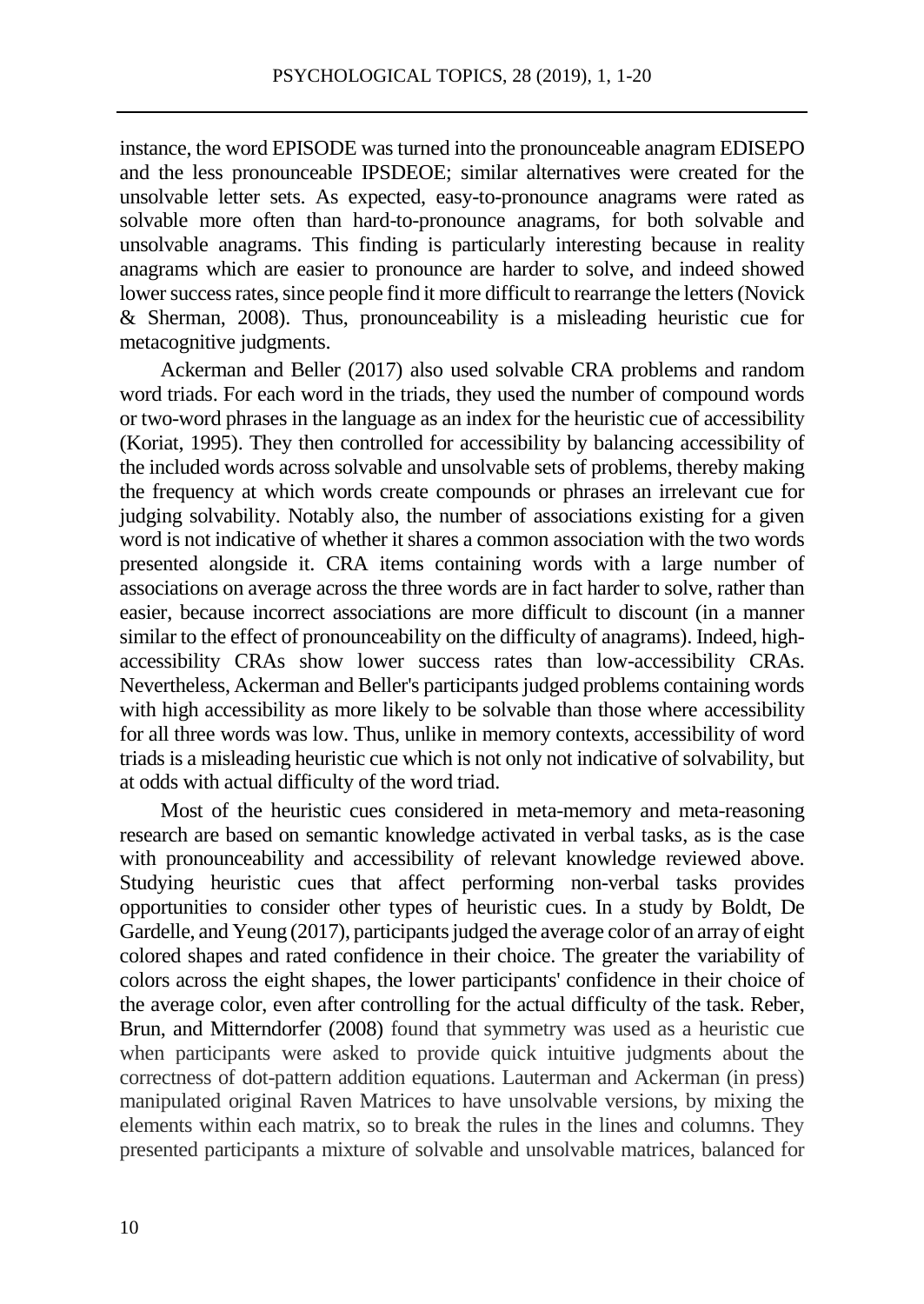the original difficulty of each matrix. Participants had to judge quickly (4 seconds) whether the matrix is solvable in the first phase and to attempt solving in the second phase. This initial judgment of solvability, reported above to be predictive of later solving attempts, was associated with the original difficulty of the Raven Matrix, although, in fact, these two matrix characteristics, solvability and original difficulty, were unrelated. Thus, people utilize misleading heuristic cues in visual tasks as they do in verbal tasks.

In sum, metacognitive judgments are prone to predictable biases which stem from utilizing heuristic cues that are generally valid even in cases where these particular cues are misleading. Understanding what factors people take into account when making metacognitive judgments is important for knowing which conditions allow more attuned judgments and for guiding improvement attempts.

## **Methodologies for Exposing Heuristic Cues**

Exposing a potential heuristic cue starts with proposing a factor that is expected to underlie a metacognitive judgment. The review above included some examples of heuristic cues (see Box 1). The findings, mentioned above, that people integrate multiple heuristic cues in complex ways (e.g., Bajšanski et al., in press; Undorf et al., 2018) hint that many cues are yet to be discovered.

A number of methodologies have been used to examine whether a suggested factor underlies a metacognitive judgment. Here I present the three main approaches emerging from the literature (see Box 2).

The main difference between methods aimed primarily at exposing valid cues (Method A) and methods useful for exposing biasing cues (Method B and Method C) is that the latter generate a dissociation between – or reveal that a given factor has a differential effect on – judgments and performance. This is of high importance, because when a judgment reflects performance differences reliably, it is impossible to identify with certainty a particular factor that generates this reliability. For this reason, Method A is the weakest of the three methodologies discussed here. In contrast, when judgments deviate from performance in a predictable manner, with an identifiable factor associated with the differential effect (Method B and Method C), we can draw stronger conclusions as to the contribution (or lack thereof) of this factor to the judgment. However, alternative factors that might also correlate with the bias must be considered and ruled out. I demonstrate each method by reviewing various examples, most of which have already been mentioned above.

Method A can be illustrated with findings that feeling of rightness, feeling of error, and confidence judgments are typically negatively correlated with response time (Fernandez-Cruz et al., 2016; Koriat et al., 2006; Thompson, Prowse Turner et al., 2013). Important for the current discussion is that in all these cases there are also negative correlations between actual success rates and response time. The negative time–judgment correlations are interpreted as pointing to fluency (operationalized as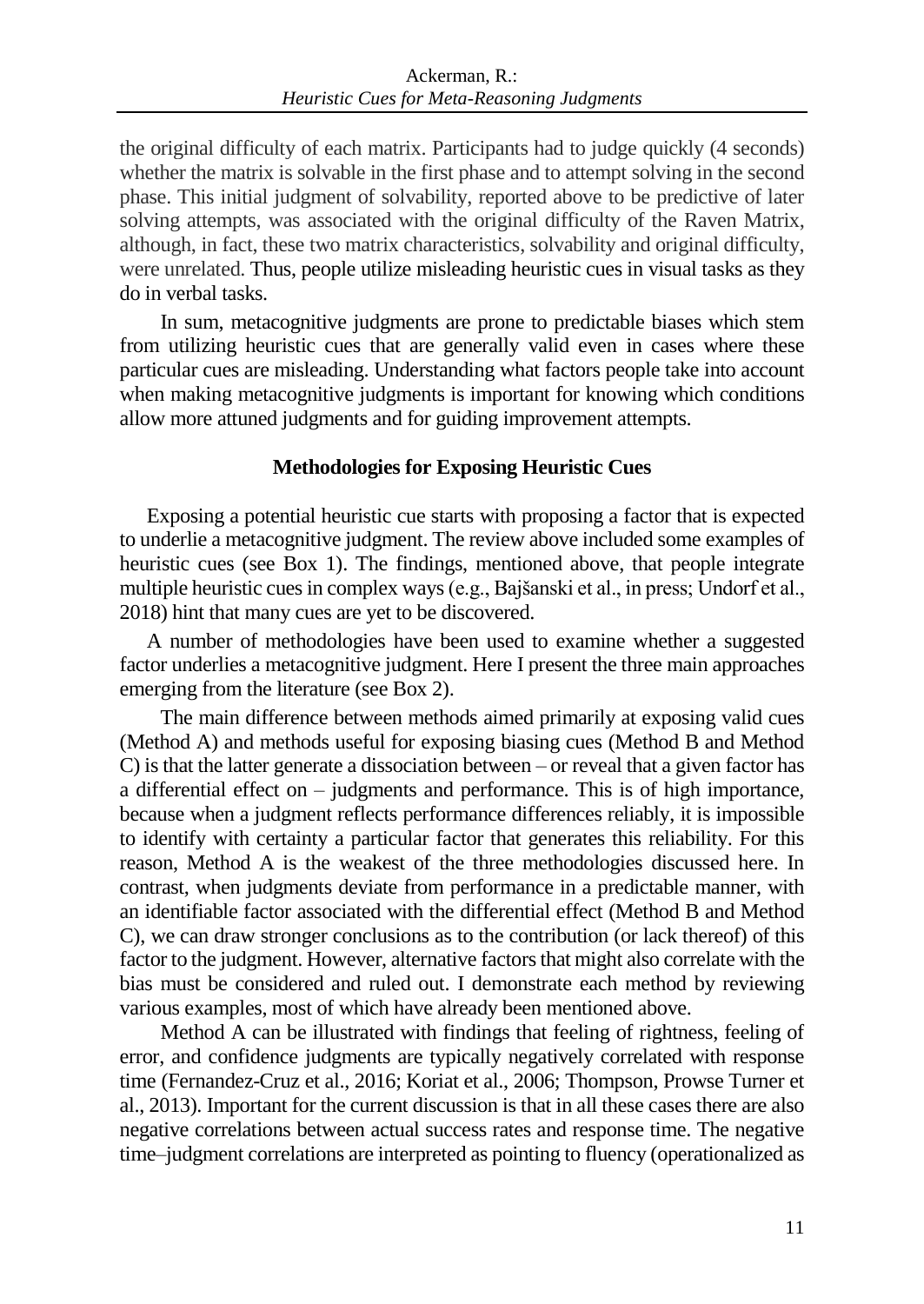response time) as a heuristic cue for the judgments. However, such findings mainly reflect differences in difficulty between items, which in turn can stem from numerous characteristics that influence judgments through various cues, some of them reviewed above (e.g., consensuality, accessibility, familiarity, etc.).

### **Box 2. Approaches to Identifying Heuristic Cues**

A review of the metacognitive literature reveals three main approaches to exposing heuristic cues for metacognitive judgments. The methods are presented in order from the weakest to the most convincing, and with reference to whether the method is best suited to exposing a valid cue (Method A) or a biasing cue (Methods B and C).

#### **Method A**

*Main objective*: To expose a valid cue.

*Approach*: Identifying an association between different levels of the suggested factor and the judgment under investigation*,* in line with its effect on performance.

#### **Method B**

*Main objective*: To test utilization of a cue by exposing a bias in relation to particular task types or task items.

*Approach*: Showing that a factor differentially affects judgments and objective performance. The identifying characteristic of Method B is using different task items for each level of the examined factor.

#### **Method C**

*Main objective*: To test utilization of a cue by exposing a bias using identical task items.

*Approach*: Showing through manipulations of the examined factor that different levels of the factor differentially affect judgments and objective performance for the same items*.*

In the study by Ackerman and Zalmanov (2012) reviewed above, the relationships between fluency (operationalized as response time), confidence judgments, and success were tested for two test formats, multiple choice and openended. Thus, this study illustrates Method B. As described above, confidence in problem solutions dropped with time to a similar extent in both test formats (see Figure 2). However, there was an important difference in the validity of fluency in terms of actual success rates. Response time was a valid cue for the multiple-choice test format, where success rates dropped with time at the same rate as the confidence judgments, but not for the open-ended format, where no association was found between response time and chance for success: participants facing the open-ended format had a constant 40% success rate in all problems, both those where they responded quickly and those where they responded after lengthy thinking. Thus, this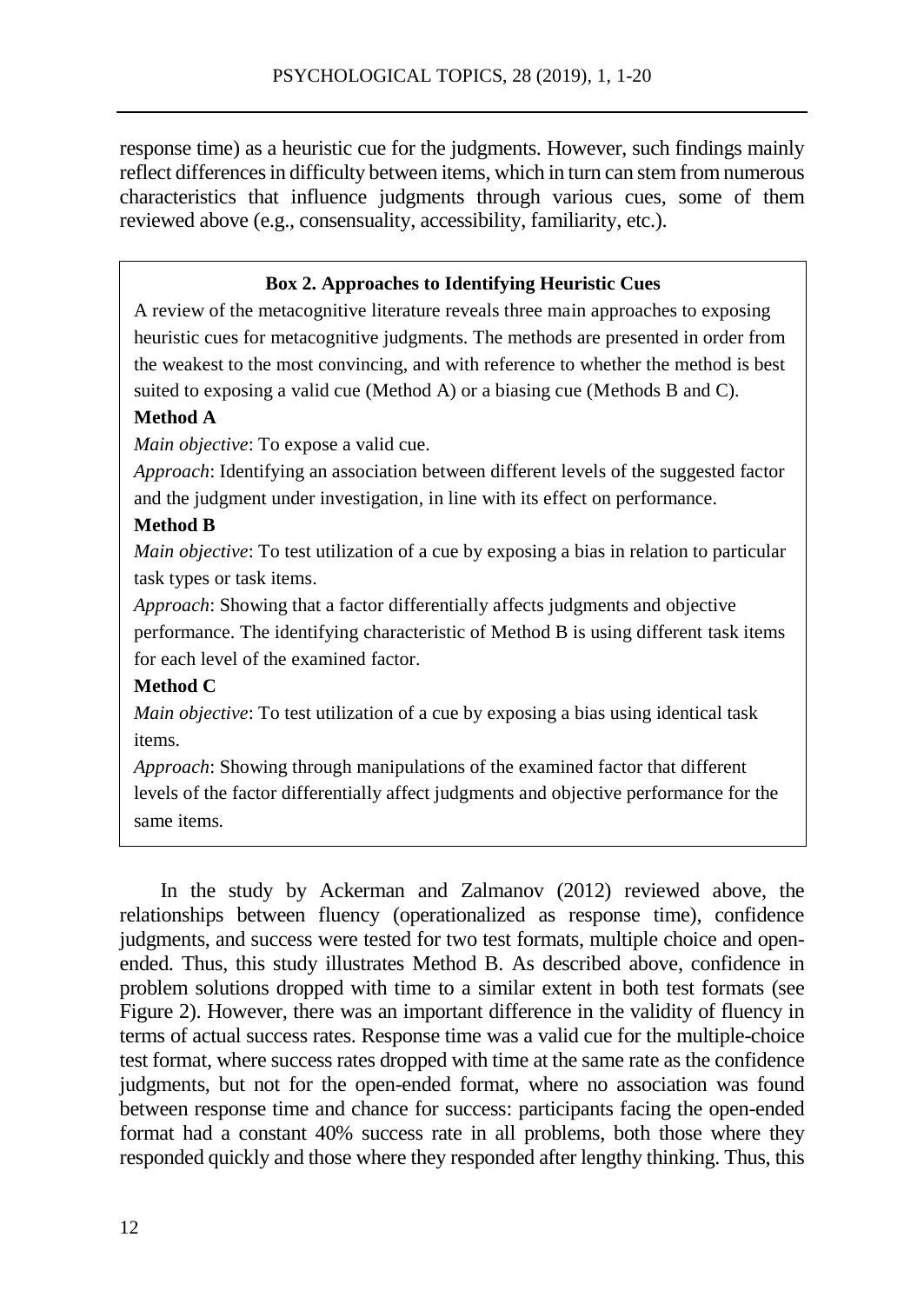study showed that confidence drops with time regardless of the actual association between solving time and chance for success. This is more convincing evidence suggesting that people utilize fluency as a cue for confidence than when judgment and success rates are affected similarly by the examined factor in all conditions. Ackerman and Zalmanov (2012) interpreted the literally identical pattern of time– confidence relationships in the two test formats as suggesting that people underestimate the effect of test format on their results and utilize fluency blindly, showing overgeneralization, even when fluency is not indicative of performance.

The weakness of Method B, demonstrated here by Ackerman and Zalmanov's (2012) study, stems from the pronounced effects of task difficulty on judgment accuracy. An alternative to the fluency effect as an explanation for the findings of Ackerman and Zalmanov (2012) with respect to the multiple-choice format is that the association between time and success rates reflects the greater ease of solving multiple-choice questions than open-ended questions, as indicated by the overall higher success rates for the former. By this reasoning, the fluency effect and task difficulty may have independently generated the observed pattern of confidence ratings for the open-ended and multiple-choice tasks, respectively, rather than blind utilization of the same heuristic cue.

Topolinski and Reber (2010), using Method C, provide even more convincing evidence for the role of fluency, operationalized by response time, in metacognitive judgments. They first presented to participants each problem, and then presented a potential answer – the target stimulus – after either a very short or a slightly longer delay (the short and long delays differed by 50 to 300 milliseconds). Participants had to judge whether the presented answer was the correct solution for the problem. For both correct and incorrect candidates, faster-appearing solutions were more frequently judged as being correct than those presented after a longer delay. The results were replicated with three different types of problem-solving tasks, showing the robustness of the phenomenon. Thus, this procedure rules out alternative explanations based on task difficulty as the source for the association between time and metacognitive judgment.

The studies just described are concerned with processing fluency, operationalized as response time. Thompson, Prowse Turner et al. (2013) examined another type of fluency: perceptual fluency, operationalized as font readability. Here, fonts were manipulated to be easier or harder to read, while the task and items remained the same; thus, this study also employs Method C. Thompson et al. found that font readability affected neither participants' judgments nor their performance (see Meyer et al., 2015, for a meta-analysis). The important contribution in this case is the distinction between types of fluency: response time, interpreted as processing fluency, was negatively correlated with both judgments and performance, while font readability, interpreted as perceptual fluency, was not correlated with either.

Two studies demonstrate how to transfer data gathered with less-convincing task designs to Method C, which yields more-convincing evidence, using a data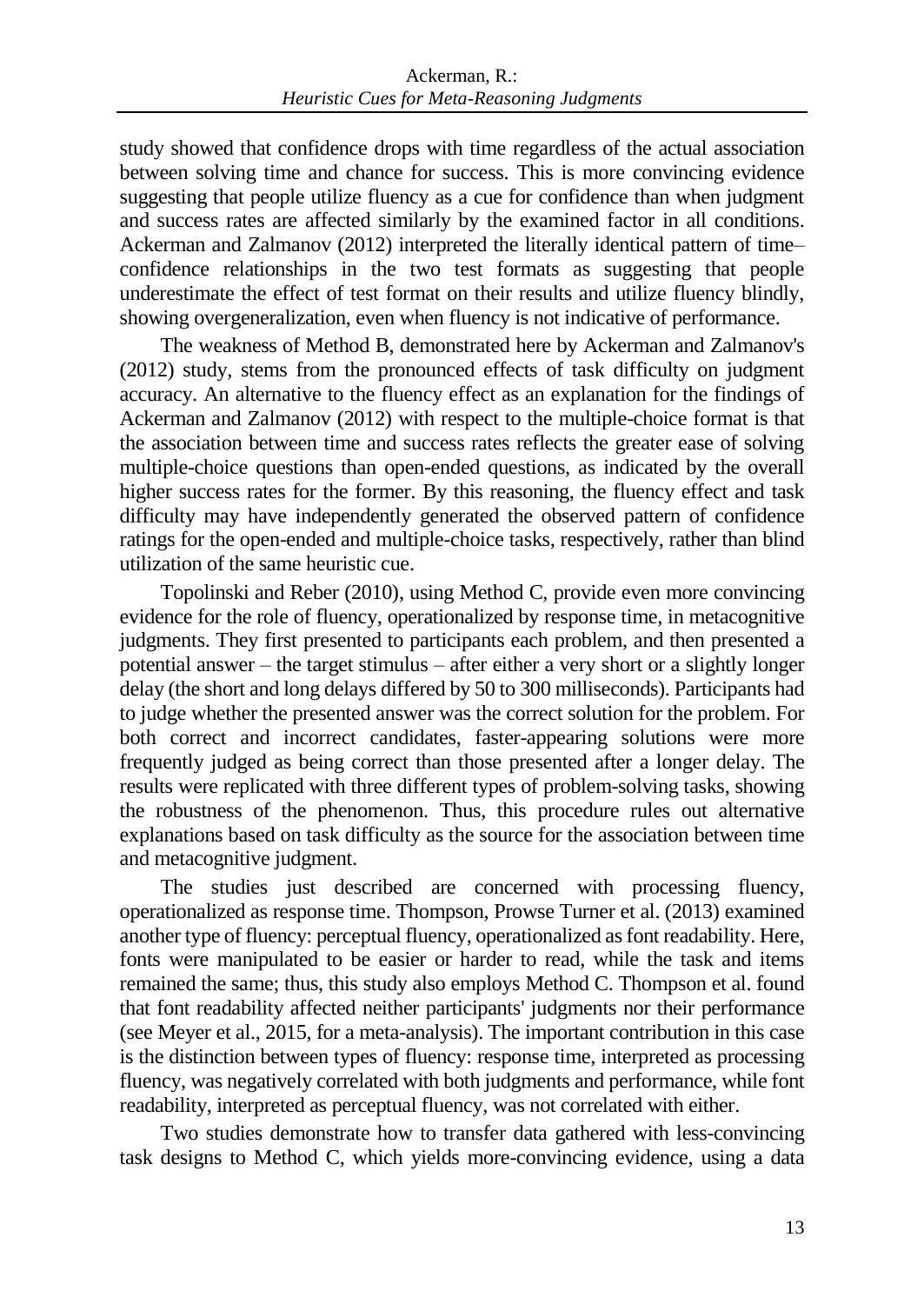analysis approach. Markovits, Thompson, and Brisson (2015) compared deductive reasoning tasks phrased abstractly, using nonsensical terms (e.g., "If someone glebs, then they are brandup"), to the same problems couched in phrasing that was logically equivalent but concrete, using familiar objects and terms (e.g., "If someone cuts their finger, the finger will bleed"). Participants were then given a premise (e.g., "A person is brandup") and a set of conclusions (e.g., "The person glebs"), and asked whether the presented conclusions followed logically from the information given. Markovits et al. examined the effect of concreteness on judgments of solvability and final confidence. Because their manipulation changed the task stimuli, the study design was based on Method B. However, during their data analysis Markovits et al. controlled for differences in the accuracy of respondents' reasoning (i.e., whether their answers were logically correct), and found that above and beyond accuracy, final confidence was higher for the concrete versions of the problems than for the abstract versions. Thus, this study provides convincing evidence that concreteness (or familiarity) underlies judgments regardless of success in the task (see also Bajšanski et al., in press).

Ackerman and Zalmanov (2012) also controlled for accuracy in a second study reported in the paper described above. They used CRA problems, which generate a pattern of confidence that seems to be highly reliable – both confidence and accuracy drop as more time was invested in solving a problem (Figure 3, Panel a). To transform this Method A study into a more convincing Method C study, they divided the results data into correct and wrong solutions. This breakdown made time nonpredictive of accuracy. After the breakdown, they still found negative time– confidence relationships independently for correct and wrong solutions (Figure 3, Panel b).



*Figure 3.* Confidence and probability of correct solution in a 30-item test with compound remote associates. Panel a: Overall pattern of results. Panel b: Breakdown of the same data into correct and incorrect solutions. Adapted from Ackerman and Zalmanov (2012).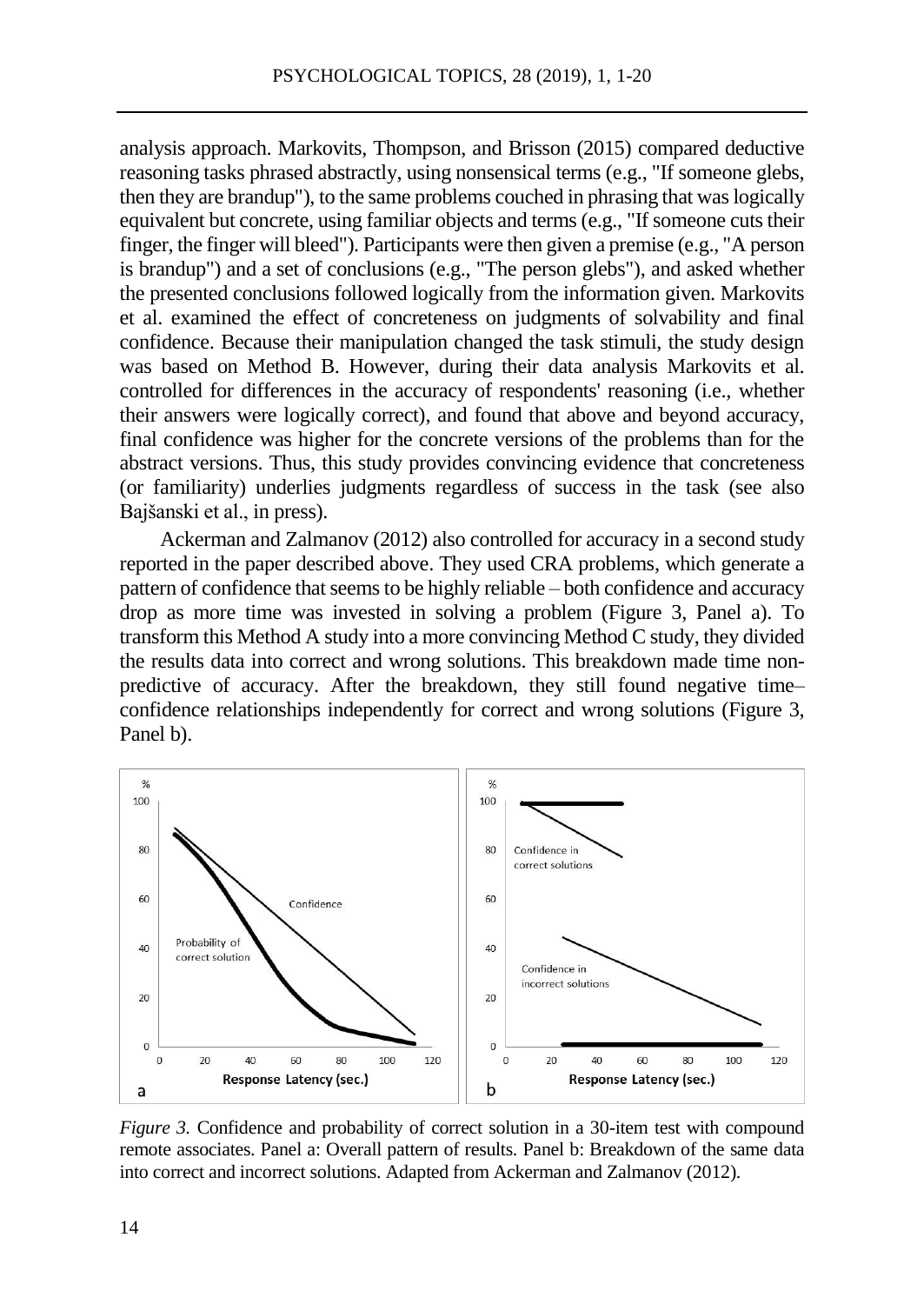#### **Conclusion**

Identifying the heuristic cues that underlie metacognitive judgments is the heart of metacognition as a scientific discipline, and in particular the meta-reasoning research domain. The methodological pitfalls reviewed in this paper make such research challenging. Through this paper I hope to help readers read the existing metacognitive literature more critically, and to support the design of high-quality research programs aimed at identifying and illuminating the heuristic cues that underlie meta-reasoning judgments. In particular, identifying heuristic cues allows us to expose conditions that may bias people's effort regulation – a necessary prelude to identifying conditions that support better performance in terms of both accuracy of results and efficient time management and guiding improvement attempts.

Cross-domain fertilization is also of high importance. A clear gap in the metareasoning literature is that although there are well-established methods for improving problem solving through educational support (e.g., see Frank, Simper, & Kaupp, 2018; Sweller, Merriënboer, & Paas, in press; Thibaut et al., 2018, for reviews), we do not yet understand how these methods affect metacognitive judgments in general and cue utilization in particular. For instance, problem solving can be improved when solvers accrue experience working with examples, and under some conditions this reduces overconfidence (Baars, van Gog, de Bruin, & Paas, 2014). From a metacognitive perspective, it is important to know whether this reduction in overconfidence is mediated by improved performance which is not reflected in confidence ratings; by a global decrease in confidence leading to an increase in invested effort; or by increased sensitivity to reliable cues that can be generalized to other contexts. Identifying the heuristic cues that people utilize spontaneously and those they can learn to use more effectively is a central goal of the meta-reasoning research domain.

#### **Acknowledgements**

I thank Monika Undorf, Tirza Lauterman, and Valerie Thompson for valuable feedback on early versions of this paper and to Meira Ben-Gad for editorial assistance.

#### **References**

- Ackerman, R. (2014). The Diminishing Criterion Model for metacognitive regulation of time investment. *Journal of Experimental Psychology: General, 143*(3), 1349-1368.
- Ackerman, R., & Beller, Y. (2017). Shared and distinct cue utilization for metacognitive judgments during reasoning and memorization. *Thinking & Reasoning, 23*(4), 376-408. doi:10.1080/13546783.2017.1328373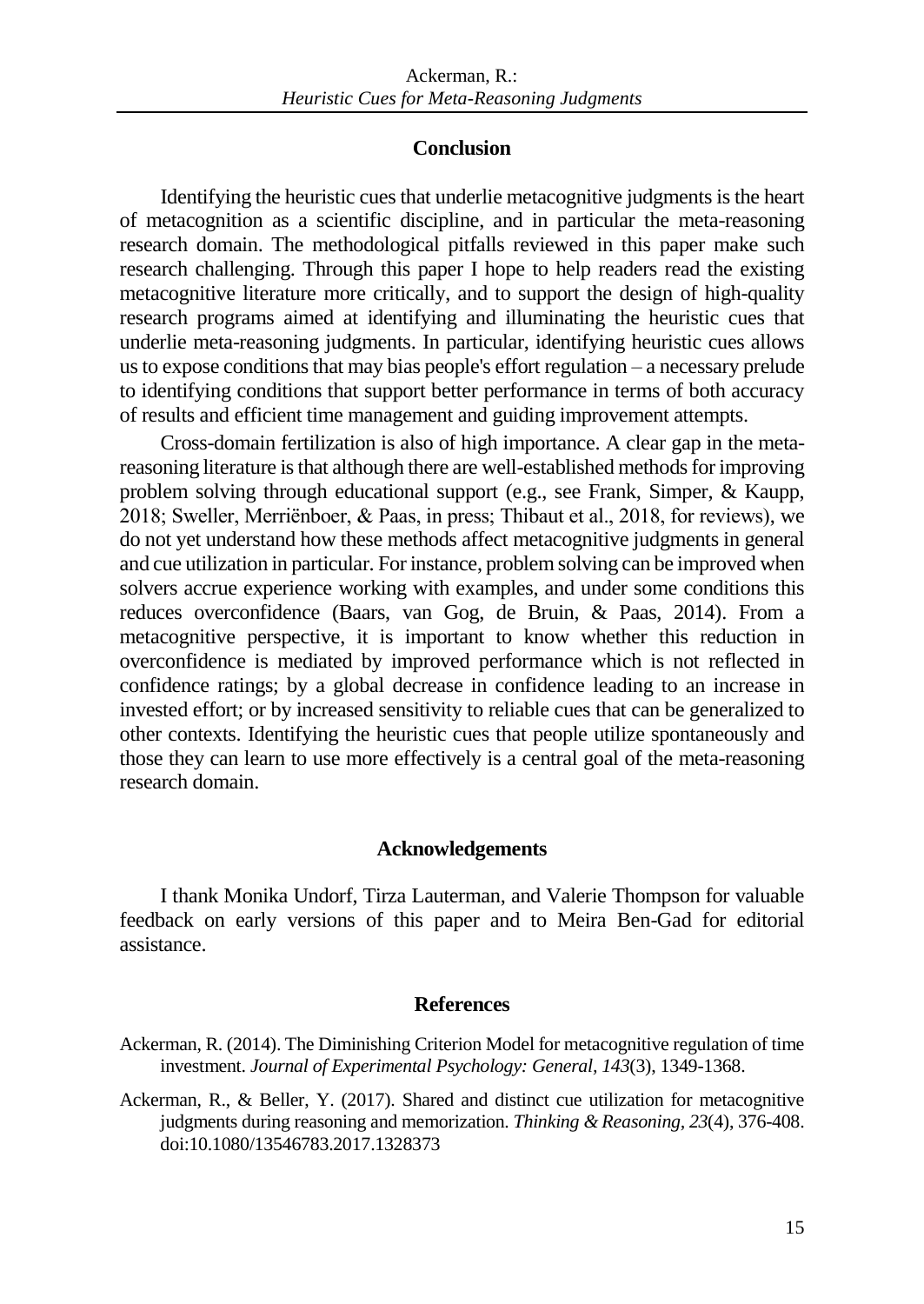- Ackerman, R., & Goldsmith, M. (2011). Metacognitive regulation of text learning: On screen versus on paper. *Journal of Experimental Psychology: Applied, 17*(1), 18-32.
- Ackerman, R., & Lauterman, T. (2012). Taking reading comprehension exams on screen or on paper? A metacognitive analysis of learning texts under time pressure. *Computers in Human Behavior, 28*(5), 1816-1828.
- Ackerman, R., & Thompson, V. A. (2015). Meta-reasoning: What can we learn from metamemory? In A. Feeney & V. Thompson (Eds.), *Reasoning as memory* (pp. 164-182). Hove, UK: Psychology Press.
- Ackerman, R., & Thompson, V. A. (2017a). Meta-reasoning: Monitoring and control of thinking and reasoning. *Trends in Cognitive Sciences, 21*(8), 607-617.
- Ackerman, R., & Thompson, V. A. (2017b). Meta-reasoning: Shedding meta-cognitive light on reasoning research. In L. Ball & V. Thompson (Eds.), *International handbook of thinking & reasoning* (pp. 1-15). London: Psychology Press.
- Ackerman, R., & Zalmanov, H. (2012). The persistence of the fluency confidence association in problem solving. *Psychonomic Bulletin & Review, 19*(6), 1187-1192.
- Ais, J., Zylberberg, A., Barttfeld, P., & Sigman, M. (2016). Individual consistency in the accuracy and distribution of confidence judgments. *Cognition, 146*, 377-386.
- Baars, M., van Gog, T., de Bruin, A., & Paas, F. (2014). Effects of problem solving after worked example study on primary school children's monitoring accuracy. *Applied Cognitive Psychology, 28*(3), 382-391. doi:10.1002/acp.3008
- Bajšanski, I., Žauhar, V., & Valerjev, P. (in press). Confidence judgments in syllogistic reasoning: The role of consistency and response cardinality. *Thinking & Reasoning*, 1- 34.
- Bjork, R. A., Dunlosky, J., & Kornell, N. (2013). Self-regulated learning: Beliefs, techniques, and illusions. *Annual Review of Psychology, 64*, 417-444.
- Blissett, S., Sibbald, M., Kok, E., & van Merrienboer, J. (2018). Optimizing self-regulation of performance: Is mental effort a cue? *Advances in Health Sciences Education, 23*(5), 891-898.
- Boldt, A., De Gardelle, V., & Yeung, N. (2017). The impact of evidence reliability on sensitivity and bias in decision confidence. *Journal of Experimental Psychology: Human Perception and Performance, 43*(8), 1520.
- Butler, D. L., & Winne, P. H. (1995). Feedback and self-regulated learning: A theoretical synthesis. *Review of Educational Research, 65*(3), 245-281.
- Cacioppo, J. T., & Petty, R. E. (1982). The need for cognition. *Journal of Personality and Social Psychology, 42*(1), 116-131.
- Delgado, P., Vargas, C., Ackerman, R., & Salmerón, L. (2018). Don't throw away your printed books: A meta-analysis on the effects of reading media on reading comprehension. *Educational Research Review*, *25*, 23-38.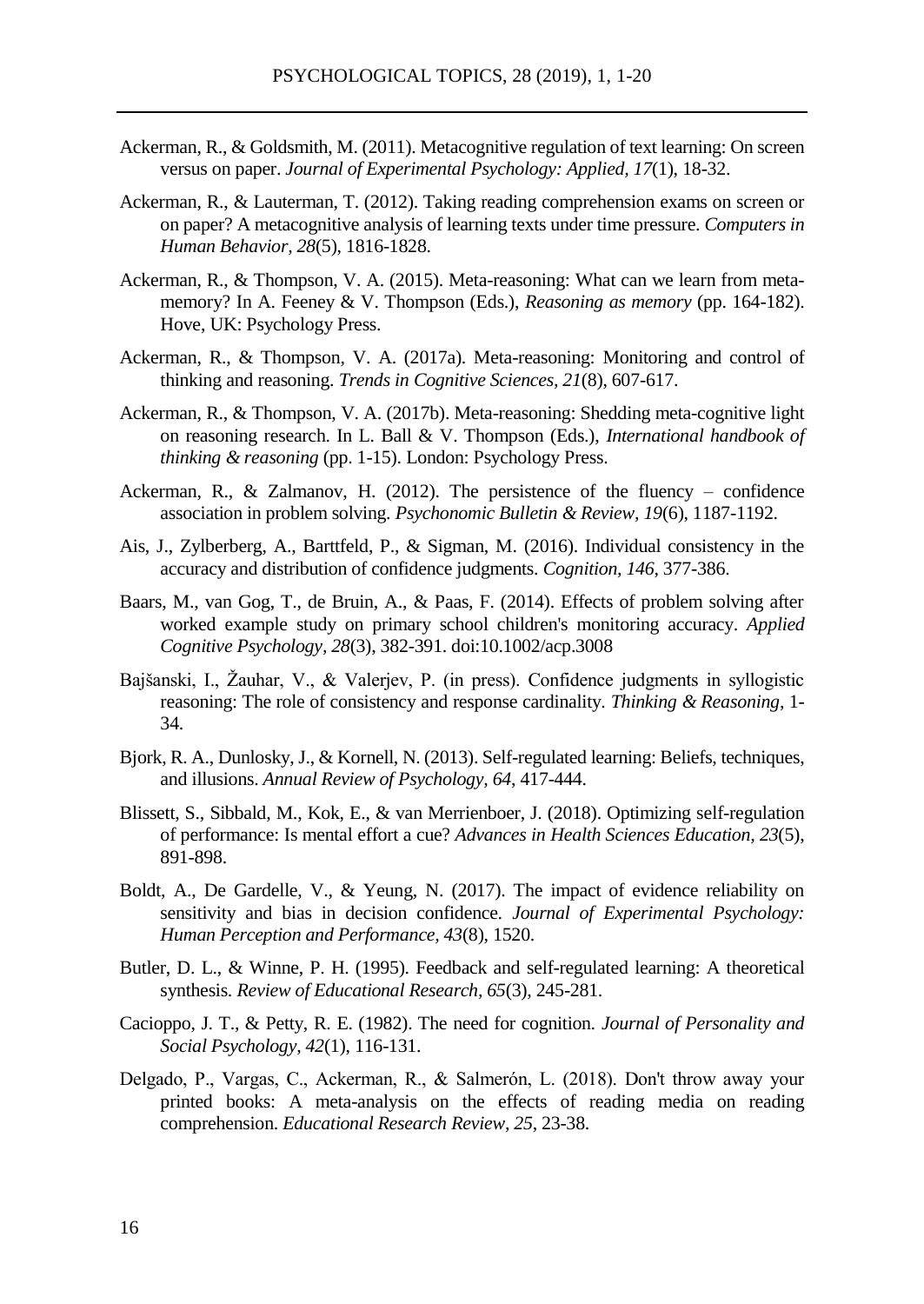- Dentakos, S., Saoud, W., Ackerman, R., & Toplak, M. (in press). Does domain matter? Monitoring accuracy across domains. *Metacognition and Learning*.
- Desender, K., Boldt, A., & Yeung, N. (2018). Subjective confidence predicts information seeking in decision making. *Psychological Science, 29*(5), 761-778.
- Dunlosky, J., & Tauber, S. K. (2014). Understanding people's metacognitive judgments: An isomechanism framework and its implications for applied and theoretical research. In T. Perfect & D. S. Lindsay (Eds.), *Handbook of applied memory* (pp. 444-464). Thousand Oaks, CA: Sage.
- Ehrlinger, J., Johnson, K., Banner, M., Dunning, D., & Kruger, J. (2008). Why the unskilled are unaware: Further explorations of (absent) self-insight among the incompetent. *Organizational Behavior and Human Decision Processes, 105*(1), 98-121.
- Fernandez-Cruz, A. L., Arango-Muñoz, S., & Volz, K. G. (2016). Oops, scratch that! Monitoring one's own errors during mental calculation. *Cognition, 146*, 110-120.
- Frank, B., Simper, N., & Kaupp, J. (2018). Formative feedback and scaffolding for developing complex problem solving and modelling outcomes. *European Journal of Engineering Education, 43*(4), 552-568.
- Jackson, S. A. (2016). Greater response cardinality indirectly reduces confidence. *Journal of Cognitive Psychology, 28*(4), 496-504.
- Jackson, S. A., & Kleitman, S. (2014). Individual differences in decision-making and confidence: Capturing decision tendencies in a fictitious medical test. *Metacognition and Learning, 9*(1), 25-49.
- Kelley, C. M., & Jacoby, L. L. (1996). Adult egocentrism: Subjective experience versus analytic bases for judgment. *Journal of Memory and Language, 35*(2), 157-175.
- Koriat, A. (1995). Dissociating knowing and the feeling of knowing: Further evidence for the accessibility model. *Journal of Experimental Psychology: General; Journal of Experimental Psychology: General, 124*(3), 311-333.
- Koriat, A. (1997). Monitoring one's own knowledge during study: A cue-utilization approach to judgments of learning. *Journal of Experimental Psychology: General, 126*, 349-370.
- Koriat, A. (2008). Subjective confidence in one's answers: The consensuality principle. *Journal of Experimental Psychology: Learning, Memory, and Cognition, 34*(4), 945- 959.
- Koriat, A. (2012). The self-consistency model of subjective confidence. *Psychological Review, 119*(1), 80-113.
- Koriat, A., Ackerman, R., Adiv, S., Lockl, K., & Schneider, W. (2014). The effects of goaldriven and data-driven regulation on metacognitive monitoring during learning: A developmental perspective. *Journal of Experimental Psychology: General, 143*(1), 386- 403.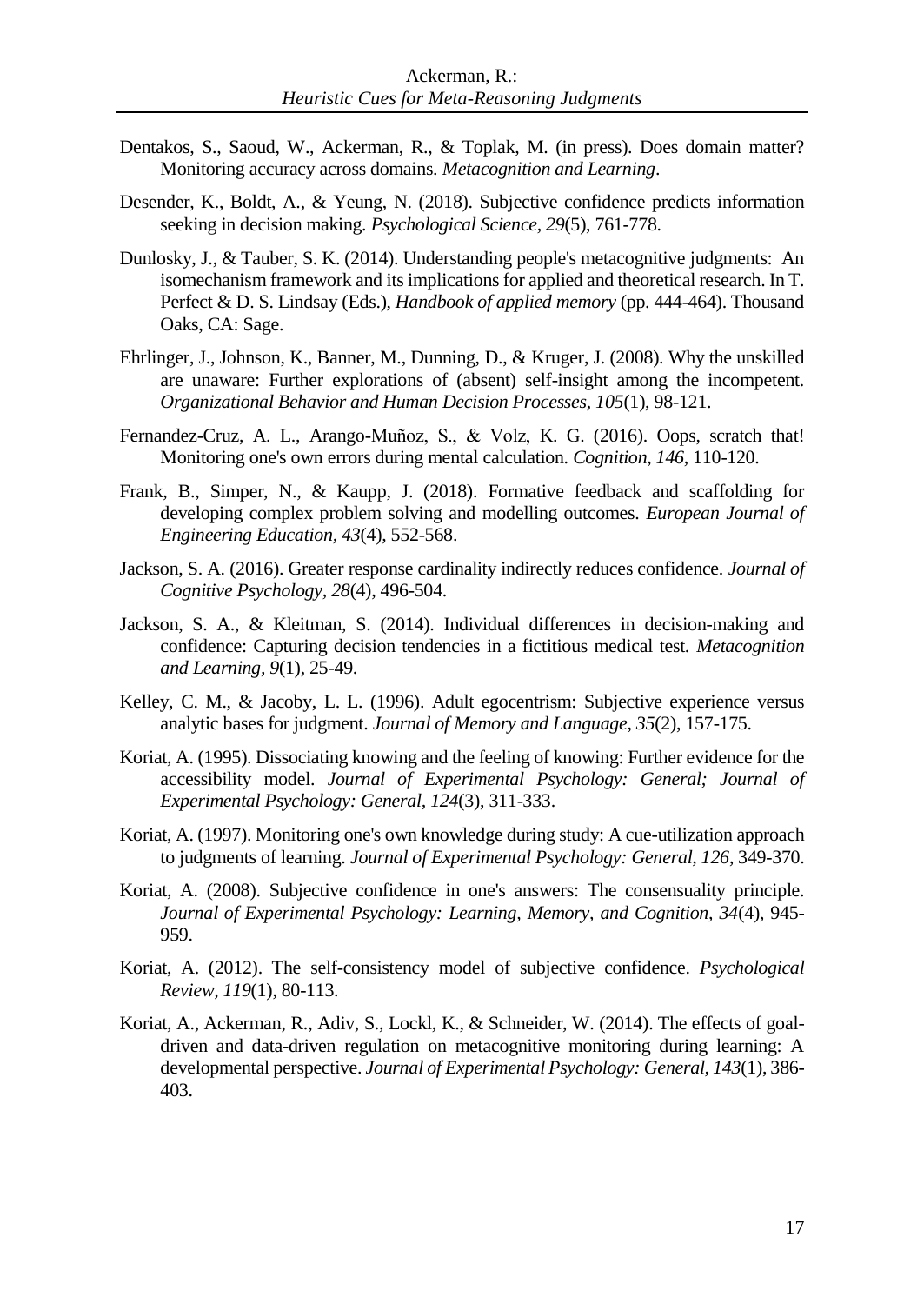- Koriat, A., Ma'ayan, H., & Nussinson, R. (2006). The intricate relationships between monitoring and control in metacognition: Lessons for the cause-and-effect relation between subjective experience and behavior. *Journal of Experimental Psychology: General, 135*(1), 36-68.
- Lauterman, T., & Ackerman, R. (in press). Initial judgment of solvability in non-verbal problems – A predictor of solving processes *Metacognition and Learning*.
- Legg, A. M., & Locker, L. (2009). Math performance and its relationship to math anxiety and metacognition. *North American Journal of Psychology, 11*(3), 471-486.
- Markovits, H., Thompson, V. A., & Brisson, J. (2015). Metacognition and abstract reasoning. *Memory & Cognition, 43*(4), 681-693.
- Metcalfe, J., & Finn, B. (2008). Evidence that judgments of learning are causally related to study choice. *Psychonomic Bulletin & Review, 15*(1), 174-179.
- Meyer, A., Frederick, S., Burnham, T. C., Guevara Pinto, J. D., Boyer, T. W., Ball, L. J., ... Schuldt, J. P. (2015). Disfluent fonts don't help people solve math problems. *Journal of Experimental Psychology: General, 144*(2), e16.
- Mitchum, A. L., & Kelley, C. M. (2010). Solve the problem first: Constructive solution strategies can influence the accuracy of retrospective confidence judgments. *Journal of Experimental Psychology: Learning, Memory, and Cognition, 36*(3), 699-710.
- Morsanyi, K., Busdraghi, C., & Primi, C. (2014). Mathematical anxiety is linked to reduced cognitive reflection: A potential road from discomfort in the mathematics classroom to susceptibility to biases. *Behavioral and Brain Functions, 10*(1), 31.
- Mueller, M. L., & Dunlosky, J. (2017). How beliefs can impact judgments of learning: Evaluating analytic processing theory with beliefs about fluency. *Journal of Memory and Language, 93*, 245-258.
- Nelson, T. O., & Narens, L. (1990). Metamemory: A theoretical framework and new findings. In G. Bower (Ed.), *The psychology of learning and motivation: Advances in research and theory* (Vol. 26, pp. 125-173). San Diego, CA: Academic Press.
- Novick, L. R., & Sherman, S. J. (2008). The effects of superficial and structural information on online problem solving for good versus poor anagram solvers. *The Quarterly Journal of Experimental Psychology, 61*(7), 1098-1120.
- Pennycook, G., Ross, R. M., Koehler, D. J., & Fugelsang, J. A. (2017). Dunning-Kruger effects in reasoning: Theoretical implications of the failure to recognize incompetence. *Psychonomic Bulletin & Review*, *24*(6), 1774-1784.
- Prowse Turner, J. A., & Thompson, V. A. (2009). The role of training, alternative models, and logical necessity in determining confidence in syllogistic reasoning. *Thinking & Reasoning, 15*(1), 69-100.
- Rabinowitz, J. C., Ackerman, B. P., Craik, F. I. M., & Hinchley, J. L. (1982). Aging and metamemory: The roles of relatedness and imagery. *Journal of Gerontology, 37*(6), 688- 695.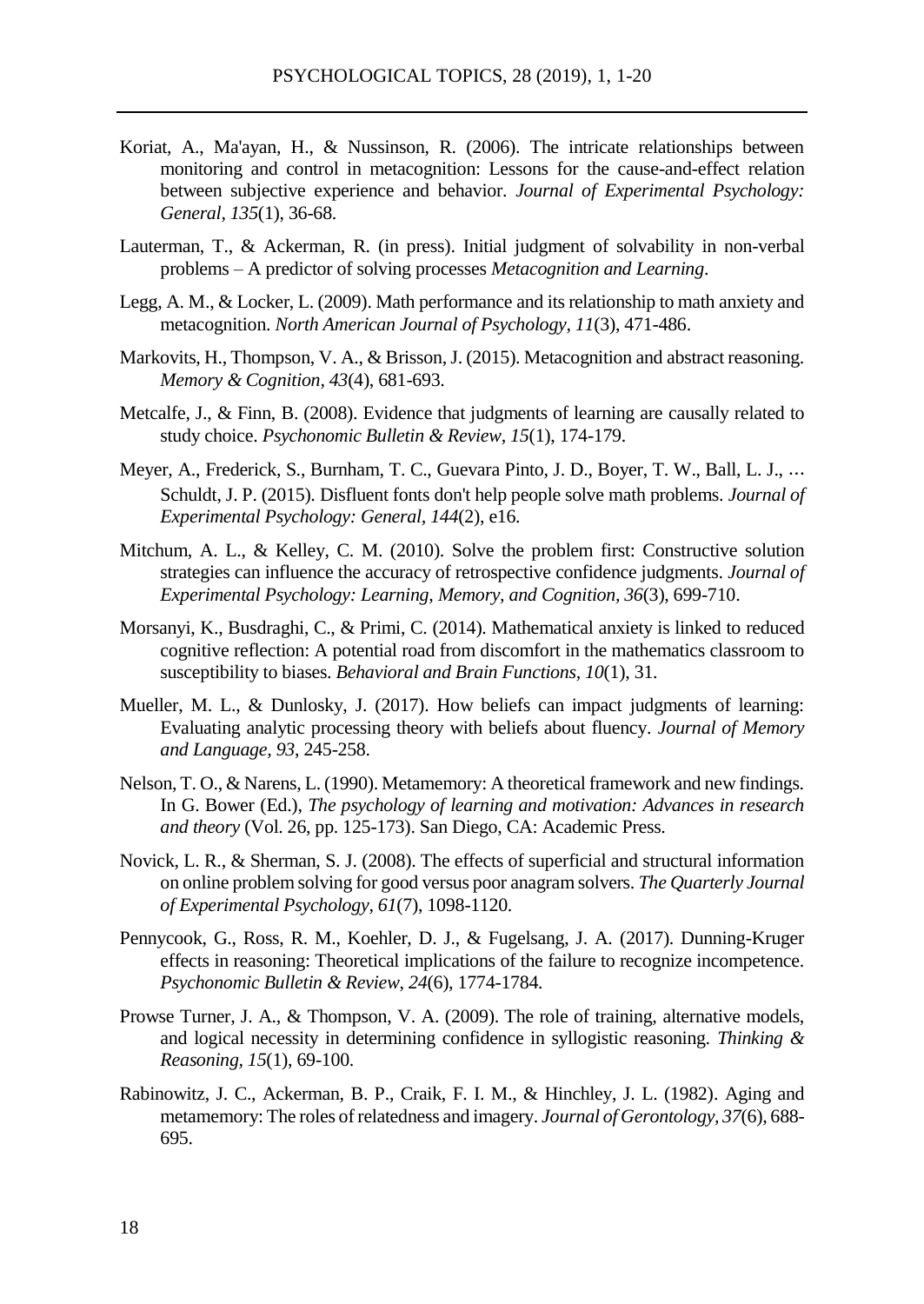- Reber, R., Brun, M., & Mitterndorfer, K. (2008). The use of heuristics in intuitive mathematical judgment. *Psychonomic Bulletin & Review, 15*(6), 1174-1178.
- Reder, L. M., & Ritter, F. E. (1992). What determines initial feeling of knowing? Familiarity with question terms, not with the answer. *Journal of Experimental Psychology: Learning, Memory, and Cognition, 18*(3), 435-451.
- Shynkaruk, J. M., & Thompson, V. A. (2006). Confidence and accuracy in deductive reasoning. *Memory & Cognition, 34*(3), 619-632.
- Sidi, Y., Shpigelman, M., Zalmanov, H., & Ackerman, R. (2017). Understanding metacognitive inferiority on screen by exposing cues for depth of processing. *Learning and Instruction, 51*, 61-73.
- Stankov, L., Kleitman, S., & Jackson, S. A. (2014). Measures of the trait of confidence. In G. J. Boyle, D. H. Saklofske, & G. Matthews (Eds.), *Measures of personality and social psychological constructs* (pp. 158-189). San Diego, CA, US: Academic Press.
- Stankov, L., Lee, J., Luo, W., & Hogan, D. J. (2012). Confidence: A better predictor of academic achievement than self-efficacy, self-concept and anxiety? *Learning and Individual Differences, 22*(6), 747-758.
- Stupple, E. J. N., Ball, L. J., & Ellis, D. (2013). Matching bias in syllogistic reasoning: Evidence for a dual-process account from response times and confidence ratings. *Thinking & Reasoning, 19*(1), 54-77.
- Sweller, J., Merriënboer, J. J. G. V., & Paas, F. (in press). Cognitive architecture and instructional design: 20 years later. *Educational Psychology Review*.
- Thibaut, L., Ceuppens, S., De Loof, H., De Meester, J., Goovaerts, L., Struyf, A., ⋯ De Cock, M. (2018). Integrated STEM education: A systematic review of instructional practices in secondary education. *European Journal of STEM Education, 3*(1), 02.
- Thompson, V. A., Evans, J. S. B., & Campbell, J. I. (2013). Matching bias on the selection task: It's fast and feels good. *Thinking & Reasoning, 19*(3-4), 431-452.
- Thompson, V. A., Pennycook, G., Trippas, D., & Evans, J. S. B. (2018). Do smart people have better intuitions? *Journal of Experimental Psychology: General, 147*(7), 945-961.
- Thompson, V. A., Prowse Turner, J. A., & Pennycook, G. (2011). Intuition, reason, and metacognition. *Cognitive Psychology, 63*(3), 107-140.
- Thompson, V. A., Prowse Turner, J. A., Pennycook, G., Ball, L., Brack, H., Ophir, Y., & Ackerman, R. (2013). The role of answer fluency and perceptual fluency as metacognitive cues for initiating analytic thinking. *Cognition, 128*, 237-251.
- Topolinski, S. (2014). Intuition: Introducing affect into cognition. In A. Feeney & V. Thompson (Eds.), *Reasoning as memory* (pp. 146-163). Hove, UK: Psychology Press.
- Topolinski, S., Bakhtiari, G., & Erle, T. M. (2016). Can I cut the Gordian tnok? The impact of pronounceability, actual solvability, and length on intuitive problem assessments of anagrams. *Cognition, 146*, 439-452.